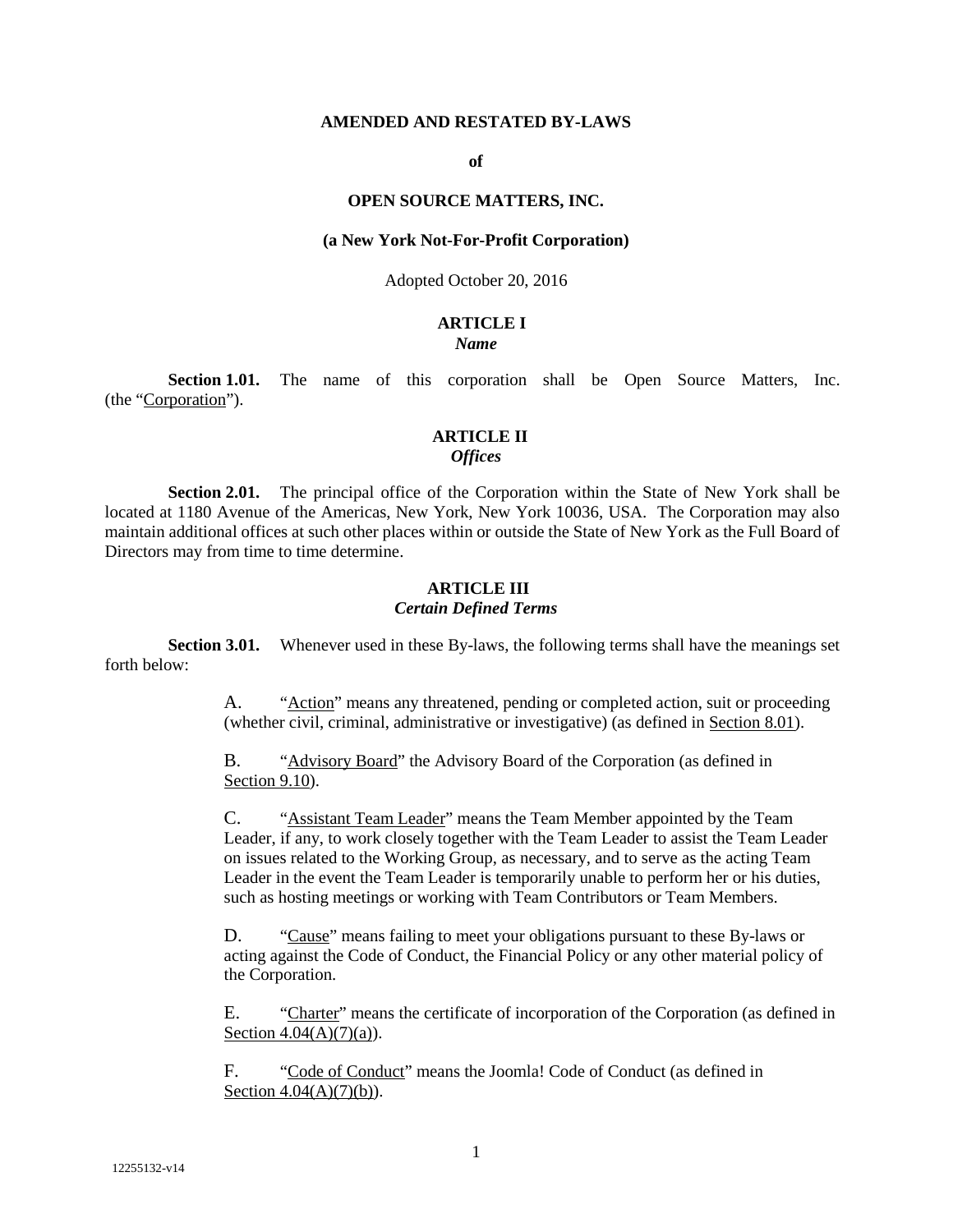G. "Community Member" means any individual meeting the conditions set forth in clauses (1) and (2) of Section  $4.01(A)$ .

H. "Department Coordinator" means the person elected by the Team Leaders of each Department to serve as a member of the Board of Directors pursuant to Section 5.01. Such person shall also be considered a Class 1 Member pursuant to Section 4.05(B).

I. "Department Coordination Team" means those Community Members appointed by the Department Coordinator to work with such Department Coordinator within that Department.

J. "Director" means a Department Coordinator (as defined in Sections 3.01(C) and 5.01).

K. "Executive Committee" means the Executive Committee of the Board or the Full Board (as defined in Section 5.11).

L. "Financial Policy" means the Joomla! Financial Policy (as defined in Section  $4.04(A)(7)(b)$ .

M. "Full Board" means, collectively, the Board (as defined in Section 5.01) and the Officers (as defined in Section 6.01), *i.e.*, the Class 1 Members (as defined in Sections  $4.01(A)(1)$  and  $4.05(B)$ ).

N. "Group 1" means the group of Department Coordinators defined in Section 5.03(B).

O. "Group 2" means the group of Department Coordinators defined in Section 5.03(B).

P. "Law" means the New York Not-for-Profit Corporation Law (the "Law") (as defined in Section 5.11).

Q. "Member Approval" means the approval of two-thirds (2/3) of the Members (or if there are no Team Members, Team Leaders, and Department Coordinators, the approval of two-thirds (2/3) of the Officers of the Corporation) (as defined in Section 4.01(B)).

R. "Members" means The Class 1 Members, Class 2 Members, and Class 3 Members of the Corporation (as defined in Section 4.01).

S. "Officers" means the President, Vice President, Secretary and Treasurer (as defined in Section 6.01).

T. "Ombudsman" means the person elected to perform an oversight and appeals function for the Corporation (as defined in Section 9.09).

U. "One-Year Term" means the one-year term of a Department Coordinator, an Officer, or the Ombudsman (as defined in Section 5.03(B)).

V. "President" means a particular Officer of the Corporation (as defined in Section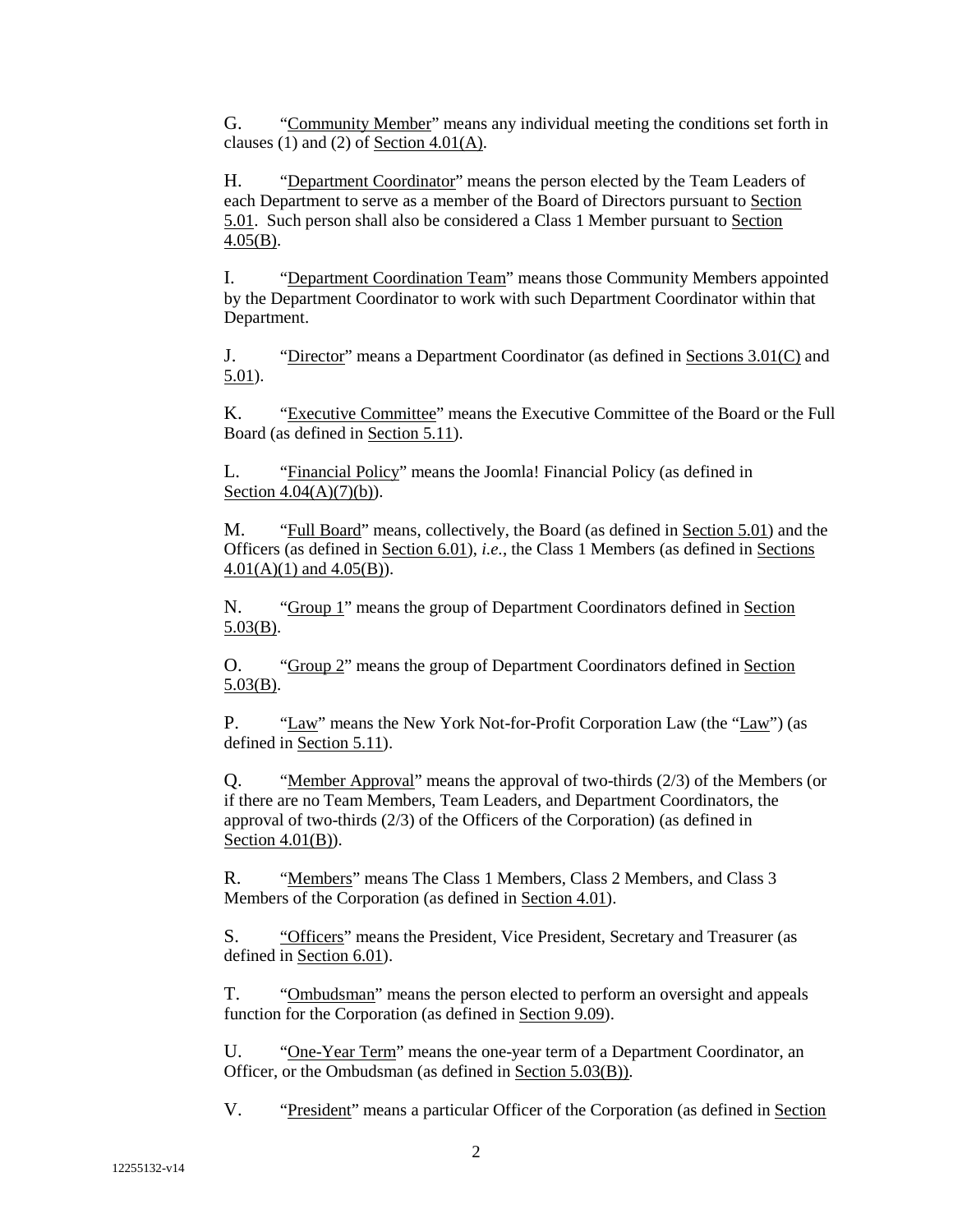6.01).

W. "Secretary" means a particular Officer of the Corporation (as defined in Section 6.01).

X. "Semi-Annual Meeting" means the regular Semi-Annual (*i.e.*, every six months) general meeting of the Members (as defined in 4.06(C)).

Y. "Semi-Annual Board Meeting" means the regular, semi-annual meeting of the Department Coordinators (*i.e.*, Board), which shall take place immediately following the Semi-Annual Meeting (as such terms are defined in Sections 5.07(A) and 4.06(C), respectively).

Z. "Semi-Annual Full Board Meeting" means the regular semi-annual meeting of the Full Board, which shall take place immediately following the Semi-Annual Board Meeting (as defined in Section 5.07(A)).

AA. "Sixth-Month Term" means the sixth-month term of a Department Coordinator or Officer (as defined in Section 5.03(B).

BB. "Special Meeting" means a meeting of the Department Coordinators (*i.e.*, the Board), the Full Board, or any committee of either (as defined in Section 5.07(B).

CC. "Special Member Meeting" means special meetings of the Members that may be called by the President or another Officer or upon the request of ten percent (10%) of the Members (as defined in Section 4.06(D)).

DD. "Team Contributor" means a Community Member serving a Working Group as a volunteer, *i.e.*, a volunteer who has no voting rights solely because such person serves in the capacity as a Team Contributor.

EE. "Team Leader" means the leader of any Working Group elected by the Team Members of such Working Group, *i.e.*, the Class 2 Members (as defined in Sections  $4.01(A)(2)$  and  $4.05(A)$ ).

FF. "Team Member" means any Community Member serving one or more Working Groups in an official role or roles as determined by the Full Board pursuant to Section 4.01(C) , *i.e.*, the Class 3 Members (as defined in Section 4.01(A)(3)).

GG. "Volunteers Portal" means the volunteer portal of the Corporation, *e.g.*, the portal of the Corporation designed to provide information to volunteers, at  $\langle\langle \frac{http://volumteers.joomla.org/}{\rangle}, \langle \frac{http://opensources.org/}{\rangle}$ , or any other website address or other location so designated from time-to-time by the Full Board.

HH. "Voting Policies" means the voting procedures affecting the conduct of the Corporation that are not otherwise detailed in these By-laws (as defined in Section 9.12").

II. "Working Group" means a team or working group comprised of Community Members organized to contribute to the Corporation's projects (as defined in Section  $4.01(C)$ ).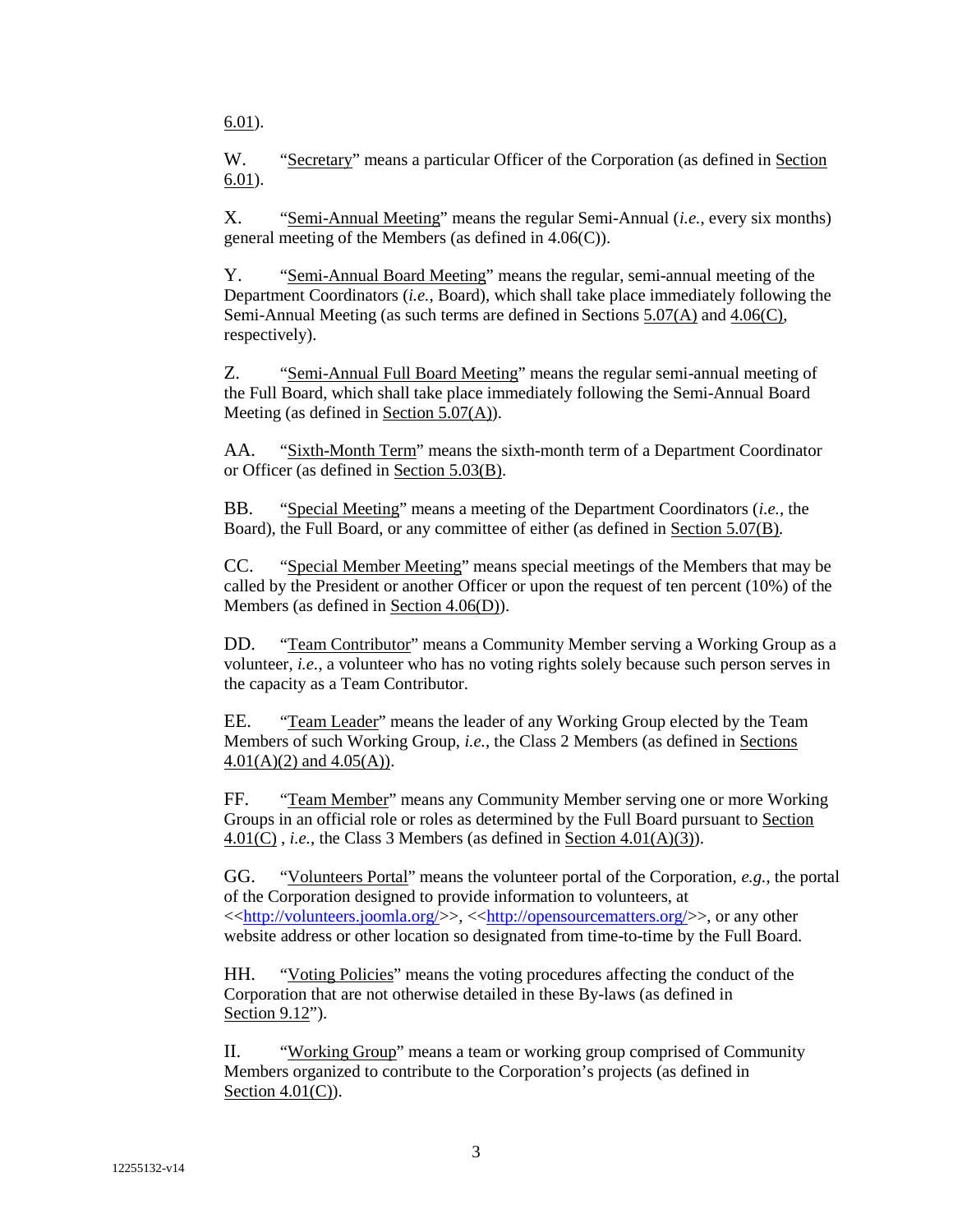#### **ARTICLE IV** *Members*

**Section 4.01. Classes and Qualifications**. There shall be three classes of membership. Each Member shall be entitled to no more than one vote on any matter on which such Member has the right to vote, irrespective of whether such Member is a Member of more than one class. The Class 1 Members, Class 2 Members, and Class 3 Members shall be known collectively as "the Members".

> A. The Corporation shall have such members as shall from time to time qualify as Members pursuant to the terms of this Article IV.

(1) Any individual (a) supportive of the Corporation's purposes, whether by having contributed to the Corporation's projects or otherwise enhancing the Corporation's purposes, (b) not otherwise prohibited by any contract, law or regulation from abiding by the terms of these By-laws, and (c) who has been elected as a Department Coordinator or an Officer pursuant to Section 4.05(B) shall be qualified to become a class one Member of the Corporation (a "Class 1 Member"). The Secretary shall list and maintain on the Volunteers Portal all such persons so qualified whose membership has not been terminated pursuant to Section 4.04. Such listing shall constitute the Class 1 Members.

(2) Any individual meeting the conditions set forth in clauses (a) and (b) of Section  $4.01(A)(1)$  who is a Team Member of a Working Group and who has also been elected as a Team Leader of such Working Group pursuant to Section 4.05(A) shall be qualified to become a class two Member of the Corporation (a "Class 2 Member"). The Secretary shall list and maintain on the Volunteers Portal all such persons so qualified whose membership has not been terminated pursuant to Section 4.04. Such listing shall constitute the Class 2 Members.

(3) Any individual meeting the conditions set forth in clauses (a) and (b) of Section  $4.01(A)(1)$  that is also a Team Member shall be qualified to become a class three Member of the Corporation (a "Class 3 Member"). The Secretary shall list and maintain on the Volunteers Portal all such persons so qualified whose membership has not been terminated pursuant to Section 4.04. Such listing shall constitute the Class 3 Members.

B. The Secretary shall list and maintain on the Volunteers Portal any officially recognized department of the Corporation (each a "Department" and collectively, the "Department List"). The approval of two-thirds (2/3) of the Members (or if there are no Team Members, Team Leaders, and Department Coordinators, the approval of two-thirds (2/3) of the Officers of the Corporation) ("Member Approval") shall be required to create or amend the Department List. The initial Department List shall include the following seven Departments: Production; Legal & Finance; Marketing & Communication; Events; Operations; Programs; and Local Communities.

C. The Secretary shall list and maintain on the Volunteers Portal any officially recognized working group of the Corporation (each a "Working Group" and collectively, the "Working Group List"). The approval of two-thirds (2/3) of the Full Board (or if there are no Department Coordinators, the approval of two-thirds (2/3) of the Officers of the Corporation) shall be required to create or amend the Working Group List. The Working Group List shall include (1) the specific Department to which each Working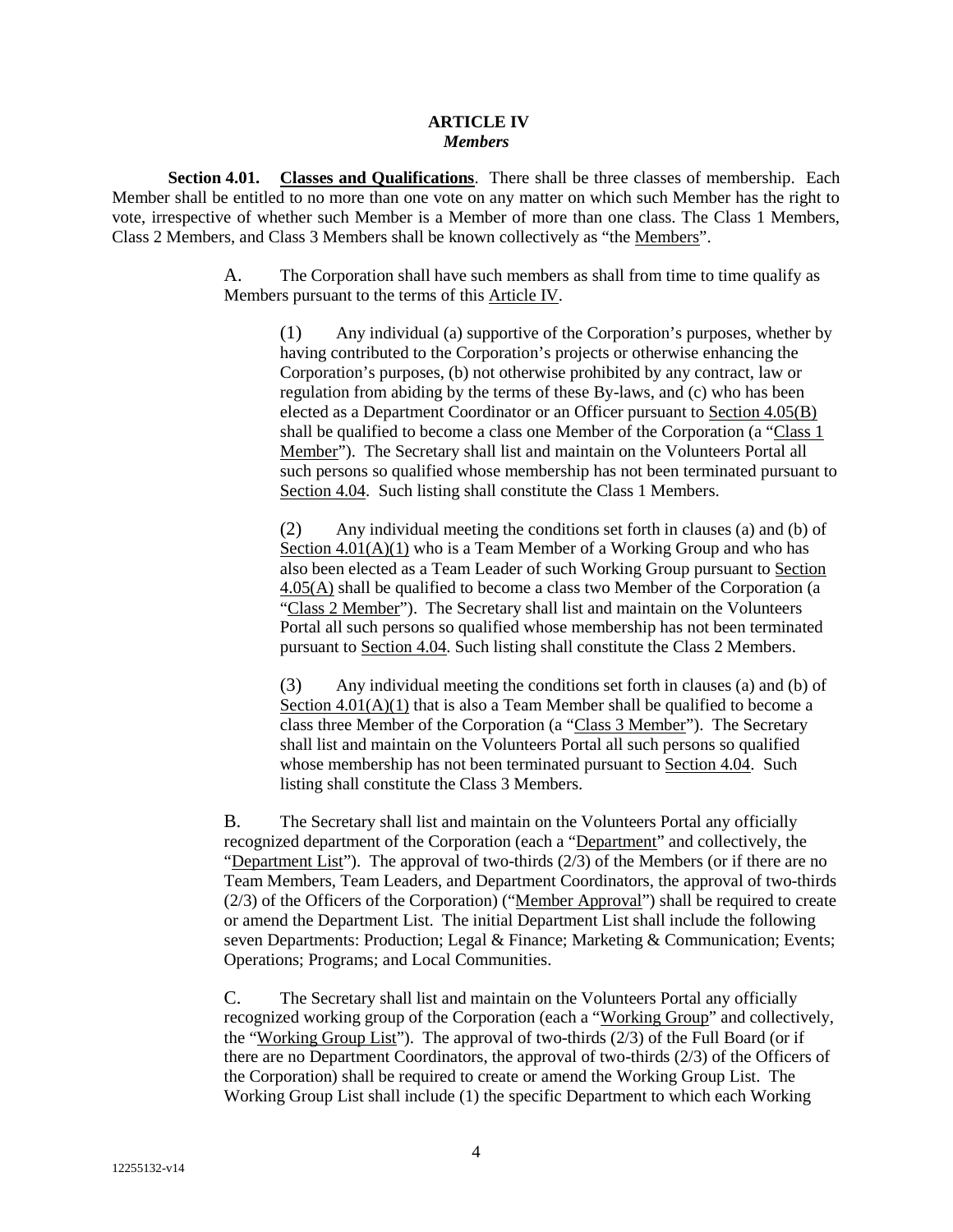Group belongs, (2) the Team Members of such Working Group, if any, and (3) the policies applicable to each Working Group, including the roles of any Team Contributor, Team Member, or Team Leader.

D. The Full Board shall be responsible for setting forth the policies and procedures applicable to each Department or Working Group and the obligations and roles of Community Members serving within each Department or Working Group, including those related to Team Contributors, Team Members, and Team Leaders.

**Section 4.02. Number of Members**. There is no limit on the number of Members the Corporation may admit.

**Section 4.03. Membership Roll**. The Corporation shall keep and maintain a membership roll containing the name, membership class, mailing address, and electronic mail address of each Member, and the date each became a Member. Termination of the membership of any Member shall be recorded in the roll, together with the date of termination of such membership. Such roll shall be kept at the Corporation's principal office or such other places within or outside the State of New York as the Full Board may from time to time determine, which may include virtual or cloud-based locations or the Volunteers Portal.

# **Section 4.04. Removal as Members**.

A. The membership of a Member shall terminate upon the occurrence of any of the following events:

(1) Upon the resignation of the Member;

(2) In the case of a Class 1 Member, at such time as such Class 1 Member ceases to serve as an Officer or Department Coordinator;

(3) In the case of a Class 2 Member, at such time as such Class 2 Member ceases to serve as a Team Leader;

(4) In the case of a Class 3 Member, at such time as such Class 3 Member ceases to serve as a Team Member;

(5) Upon the death of the Member;

(6) Upon the failure of such Member to either provide or update the Corporation with a current electronic mail address for the receipt of notices sent pursuant to these Bylaws; or

(7) Upon the unanimous vote of all disinterested Class 1 Members (*i.e.*, the Full Board) for the removal or suspension of such Member, after a hearing duly held in accordance with the procedure set forth in Section 4.04(B), when such Members determine that:

**(a)** The Member has acted against or in contravention of the Corporation's purposes as specified in the articles of incorporation of the Corporation (the "Charter");

**(b)** The Member acted contrary to the Joomla! Code of Conduct (the "Code of Conduct") or the Joomla! Financial Policy (the "Financial Policy") (which documents can be found through the Volunteers Portal);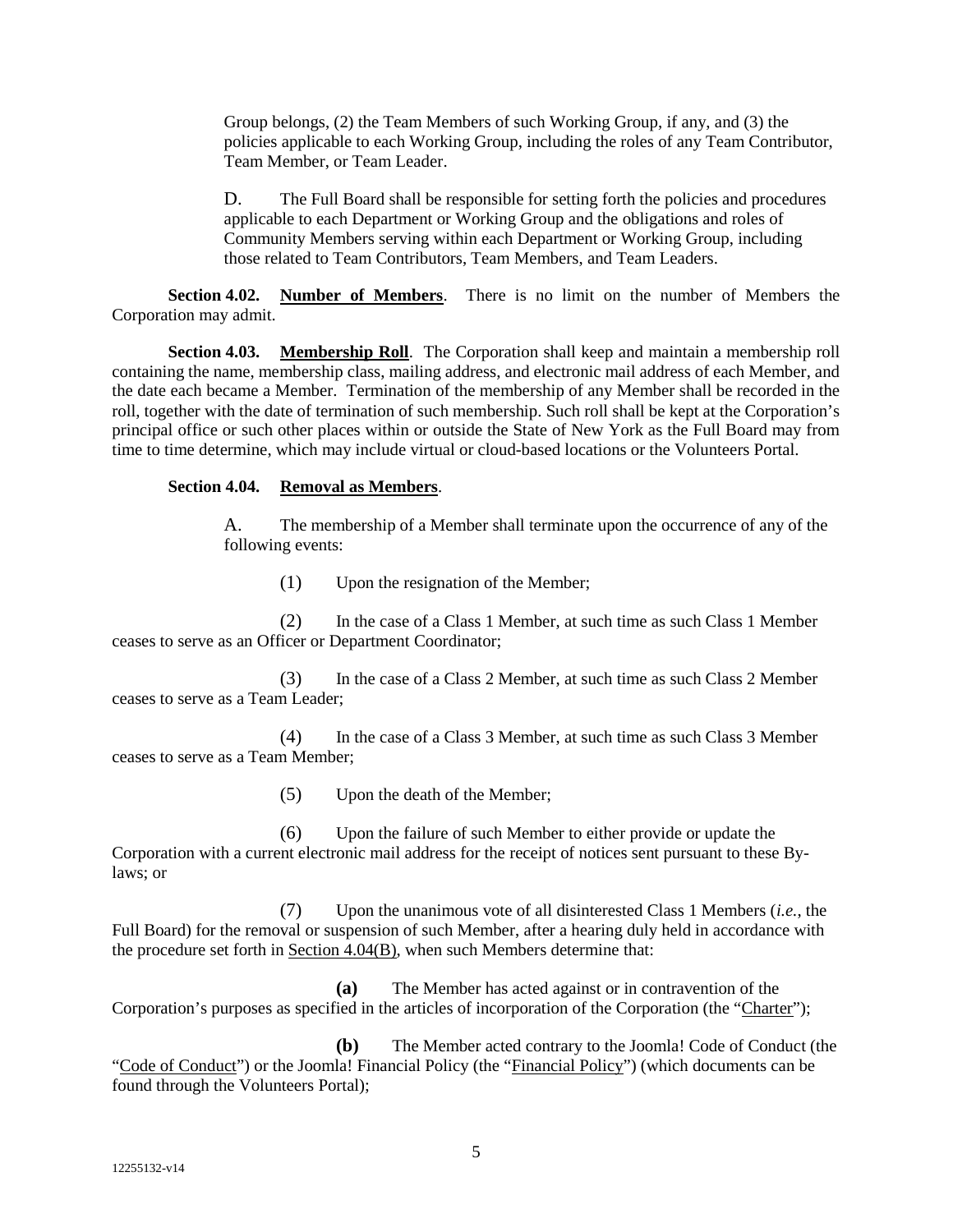agreement with the Corporation; or

| (c)        | The Member breached any confidentiality and or nondisclosure |
|------------|--------------------------------------------------------------|
| $\alpha r$ |                                                              |

**(d)** The Member has acted in a manner in which the disinterested Class 1 Members unanimously agree justifies termination of membership.

> B. In the event of the removal or suspension of a Member pursuant to Section 4.04(A)(7), the following procedure shall be implemented:

(1) A notice shall be sent via electronic mail to the most recent address of the Member as shown in the Corporation's records, setting forth the removal or suspension and the reasons for such removal or suspension at least fifteen (15) days prior to the proposed effective date of the removal or suspension. The Member being proposed for removal or suspension shall be given the opportunity to be heard at a hearing not to last more than eight (8) hours to be held no fewer than five (5) days before such removal or suspension. The hearing shall be held by the Ombudsman, who may conduct such meeting by means of a teleconference, videoconference or similar communications equipment, as such communications equipment may be provided in the Ombudsman's discretion; *provided* that all persons participating in the meeting are able to hear each other at the same time and participate in all matters before the Ombudsman affecting such person. Participation by such means shall constitute presence in person at a meeting. The notice to the Member of her or his proposed removal or suspension shall state that such Member is entitled, upon request, to such hearing, to the right to submit a written report to the Ombudsman no later than one (1) day prior to such hearing, and shall state that a date, time and place of hearing will be established pursuant to this Section  $4.04(A)(7)(1)$  on receipt of a request therefor, and shall state, in the absence of such request, the proposed effective date of the proposed suspension or removal. Any member of the Full Board is entitled to a copy of any written submission received by the Ombudsman regarding such removal or suspension and to participate in any such hearing. The Ombudsman shall promptly provide any written submission or hearing notice to the Full Board.

(2) Following the conclusion of any hearing, if any, but not later than the date of any proposed removal or suspension, the Ombudsman shall prepare a written report to the Full Board detailing her or his recommendations, including the findings of fact and conclusions upon which the decision is based. The Ombudsman shall be bound by the provisions of these By-laws and any policies of the Corporation that existed at the time that gave rise to the proposed removal or suspension. The Ombudsman shall provide such written report to each member of the Full Board.

(3) Not less than two (2) days after receiving the written report of the Ombudsman, the President shall promptly call a Special Meeting to consider what disciplinary action to take regarding the Member, if any. Such meeting shall occur not less than five (5) days and not more than ten (10) days after receiving the written report of the Ombudsman. The meeting shall be chaired by the President; *provided* that the Vice President shall chair any meeting regarding the removal of the President. The members of the Full Board have full discretion regarding what disciplinary action to take against the Member, if any, including whether to adopt, reject, or modify the Ombudsman's written report, in whole or in part. Unless otherwise stated by the Full Board, any date proposed by the Ombudsman shall be the effective date of the Full Board's decision regarding any removal, suspension or other adverse action concerning the Member at issue.

(4) For clarity, the "unanimous vote" of the Full Board pursuant to Section 4.04(A)(7) does not require the affirmative vote of each Class 1 Member and is not affected by any abstention from voting. So long as there is a quorum of the Full Board at any meeting called to consider the removal or suspension of a Member, the failure of any member of the Full Board to attend the meeting or to abstain from voting at the meeting shall not be considered a failure to achieve a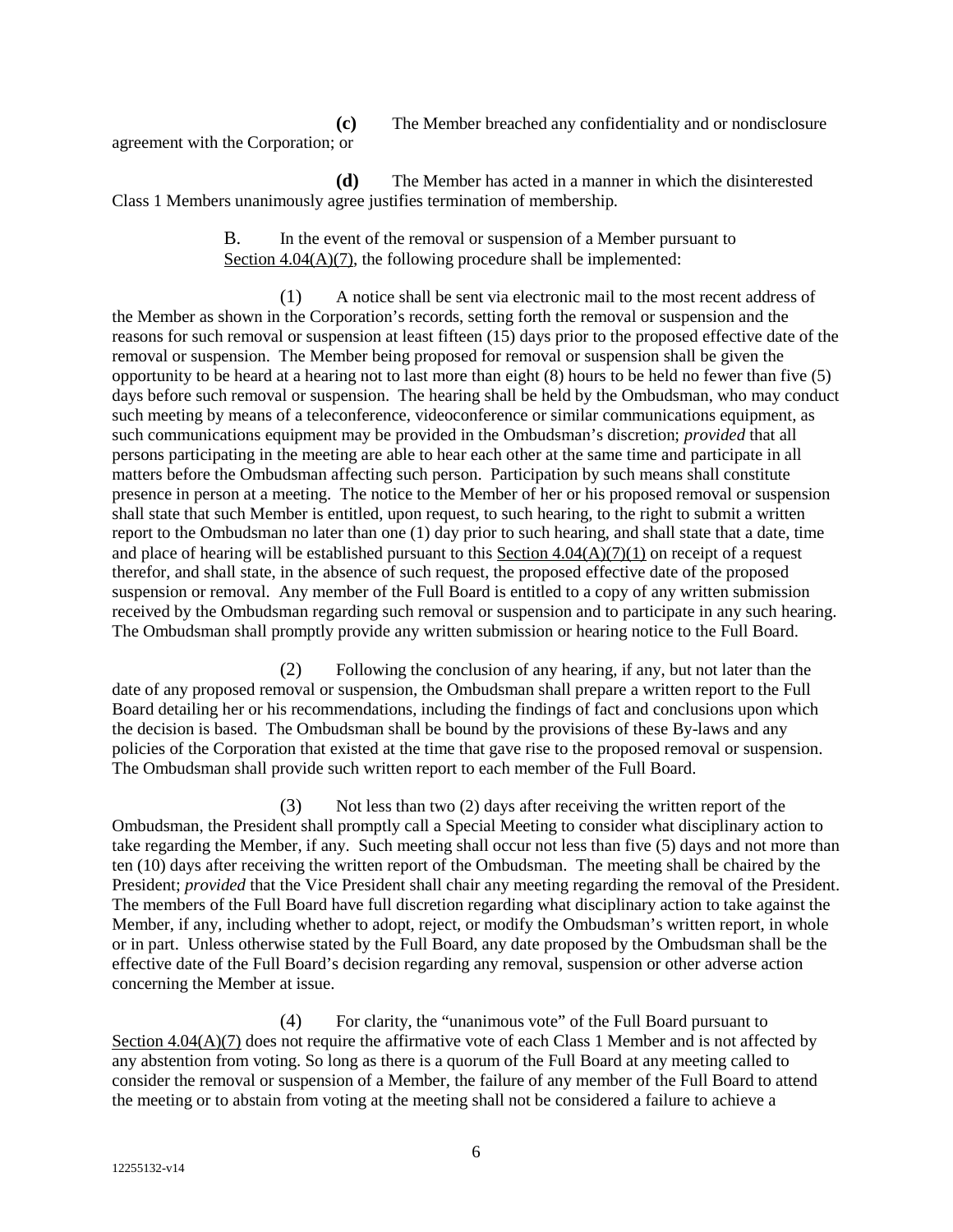"unanimous vote" if none of the other Full Board members present at the meeting vote against removal or suspension.

(5) If the Full Board votes to suspend the Member, the Member shall be considered terminated as a Member for the period of time set forth in the suspension.

(6) Removed or suspended Members may be reinstated at the discretion of

the Full Board.

(7) The decision of the Full Board, including any written decision, the votes of each individual member of the Full Board (including the failure attend the meeting called pursuant to Section 4.04(B)(3) or a decision to abstain from voting at such meeting), and the written report of the Ombudsman shall be made public and promptly posted by the Secretary on the Volunteers Portal.

# **Section 4.05. Member Meetings**.

A. As determined by the Team Leader of each Working Group, no fewer than five (5) and no more than thirty (30) days prior to the Semi-Annual Meeting, each Working Group shall elect a new Team Leader. No single person shall serve as a Team Leader simultaneously of more than one Working Group; *provided*, *however*, that a person may serve both as a Team Leader of a Working Group within the Local Communities Department and a Team Leader of a Working Group in a separate Department. Team Leaders may serve as Assistant Team Leaders of other Working Groups. Each Team Member shall have the right to cast one vote in the election of such Working Group's Team Leader. The results of such election shall be reported to the Secretary.

B. Each Team Leader shall have the right to cast one vote at the Semi-Annual Meeting on each of the following matters: the election of the Department Coordinator for the Department to which such Team Leader belongs; and the election of the Officers.

(1) For clarity, assuming only the Team Leaders of Working Groups 1, 2, and 3 are assigned to Department X and the Team Leader of Working Group 4 is assigned to Department Y, only the Team Leaders of Working Groups 1, 2 and 3 are eligible to vote for the Department Coordinator of Department X and for each Officer. The Team Leader of Working Group 4 would not be eligible to vote for the Department Coordinator of Department X; rather, such Team Leader would be eligible to vote only for the Department Coordinator of Department Y and for each Officer.

(2) For clarity, if a Team Leader serves as the Team Leader for more than one Working Group (*i.e.*, for a Working Group within the Local Communities Department and for a Working Group within a separate Department), such Team Leader shall have the right to cast a vote for the Department Coordinator in her or his capacity as Team Leader for each Working Group, *e.g.*, if she or he is the Team Leader of Working Group 1 in Department X and also the Team Leader of Working Group 2 in Department Y, such Team Leader may cast a vote for the Department Coordinator of Department X, and a vote for the Department Coordinator of Department Y.

(3) For clarity, if a Team Leader serves as the Team Leader for more than one Working Group (*i.e.*, for a Working Group within the Local Community Department and for a Working Group within a separate Department), such Team Leader shall have the right to cast a vote for Officer in her or his capacity as Team Leader for each Working Group, *e.g.*, if she or he is the Team Leader of Working Group 1 in Department X and also the Team Leader of Working Group 2 in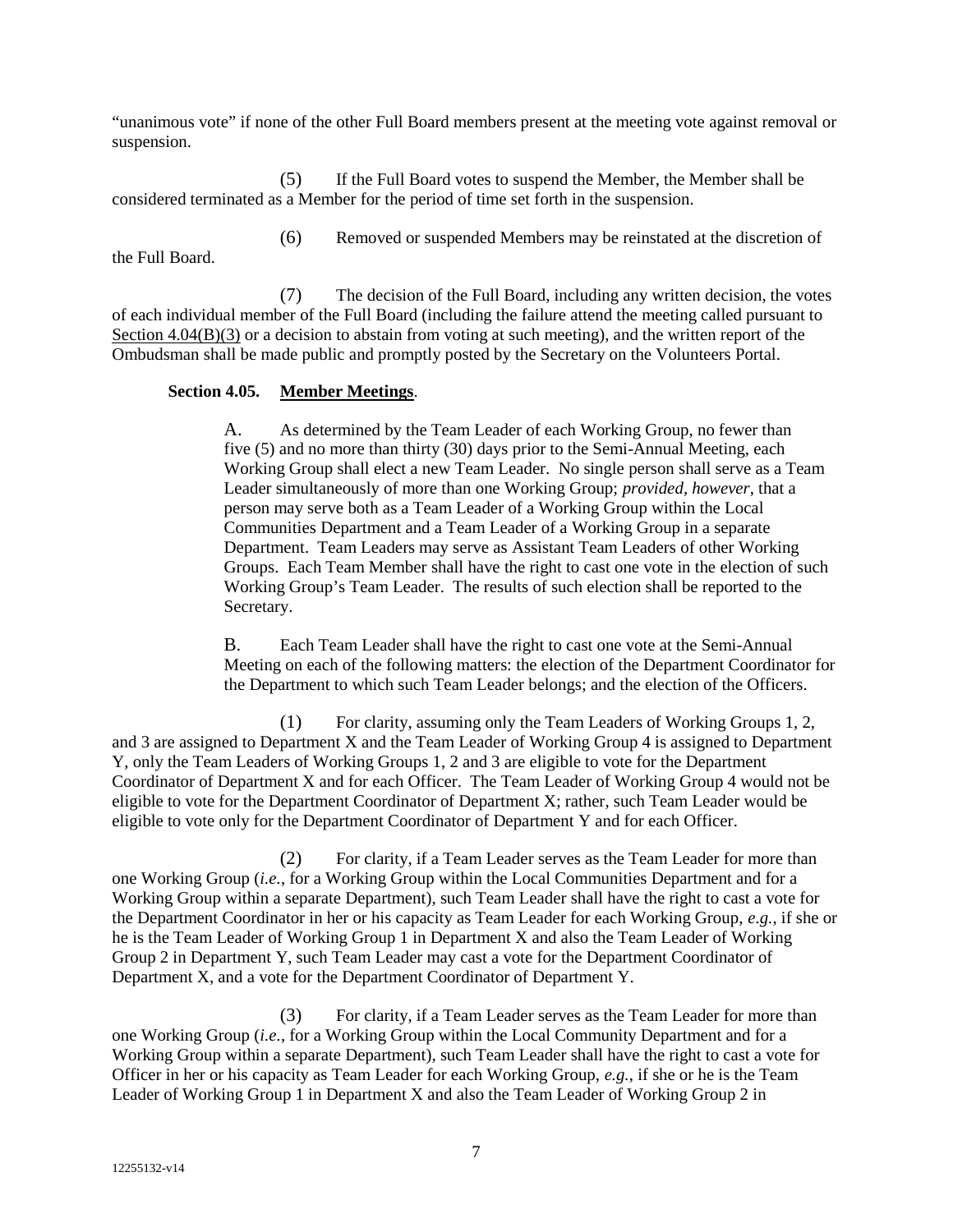Department Y, such Team Leader may cast a vote for an Officer within Department X and also cast a vote for an Officer within Department Y pursuant to Section 6.02(E)*.*

> C. A Special Member Meeting may be called for any other purpose, including but not limited to those listed in Section 4.01, Section 5.06, Section 6.02, Section 9.09, Section 9.13 and Article XI. Unless otherwise provided for explicitly in these By-laws, the Members shall have the right to cast a vote at any such Special Member Meeting.

### **Section 4.06. Voting at Member Meetings**

A. Unless otherwise provided for in these By-laws, in particular the super-majority provisions requiring Member Approval and the respective power of each class member pursuant to this Article IV:

(1) each Member in good standing shall have one vote at any meeting of the

Members;

(2) a quorum shall consist of a majority of the Members present either in person or by proxy, including those attending via conference call or via other electronic means permitted by these By-laws; *provided* that a quorum for the vote on a matter upon which only one class of Members may vote shall consist of the presence, in person or by proxy, including via conference call or via other electronic means permitted by these By-laws, of a majority of the Members belonging to that class of Members voting on the particular matter before such class of Members, not counting the Members of any other class that may be present; *provided*, *further*, that a majority of the Team Leaders (*i.e.*, the Class 2 Members) belonging to a particular Department present either in person or by proxy, including those attending via conference call or via other electronic means permitted by these By-laws, shall constitute a quorum for purposes of Section 4.05(B)(1); and

(3) a majority of the votes cast at a meeting at which a quorum is present shall constitute the action of the Members.

> B. Each Member may authorize another person or persons to act for her or him in business by proxy; *provided* that an Officer may only give her or his proxy to another Officer or Department Coordinator, a Department Coordinator may only give her or his proxy to members of her or his Department Coordination Team, a Team Leader may only give her or his proxy to her or his Assistant Team Leader, and a Team Member may only give her or his proxy to another Team Member of the same Working Group. Each proxy must be in writing, signed by the Member or her or his attorney-in-fact, and electronic signatures, PDFs, facsimiles, or other copies of such signatures are deemed acceptable; *provided*, *however*, proxies sent via electronic mail by a Member from the electronic mail address on file with the Corporation shall require no signature. No proxy will be valid after the expiration of eleven months from the date thereof unless otherwise provided for in the proxy. Each proxy is revocable at the pleasure of the Member executing it, except as otherwise provided by law.

> C. There shall be a Semi-Annual general meeting of the Members (the "Semi-Annual Meeting") upon such date, time and place as the Full Board shall determine (or if there are no Department Coordinators, as the Officers of the Corporation shall determine). During the Semi-Annual Meeting, the agenda shall include a vote on the matters described in Section 4.05 and may include any other business of the Corporation. Subject to Section 605(a) of the Law, a notice of the place, day, and hour of the Semi-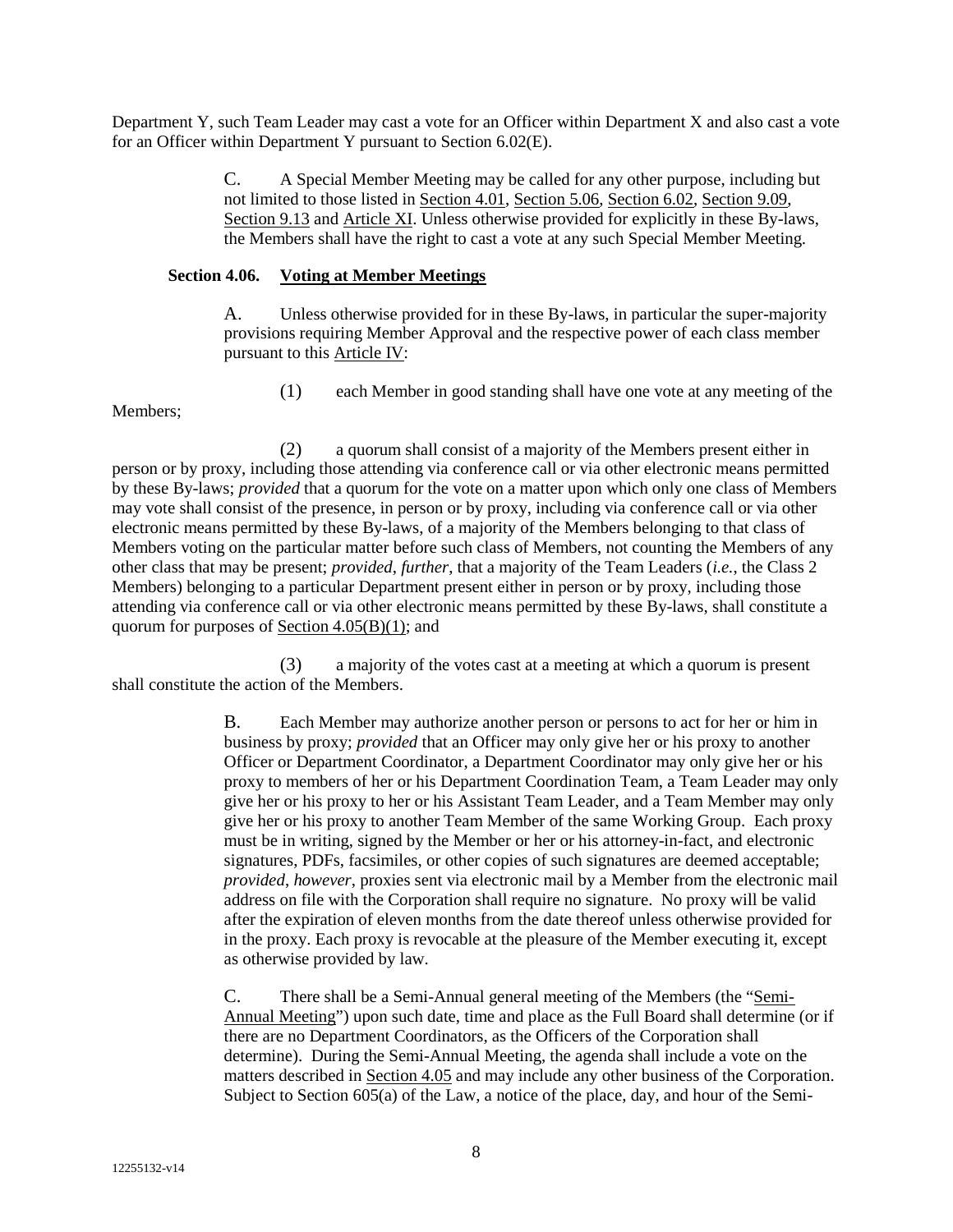Annual Meeting shall be sent by the Secretary via electronic mail to the most recent address of each Member of the Corporation in good standing as shown in the Corporation's records and shall be posted to the Volunteers Portal. Notice shall be given at least five (5) days and no later than (30) thirty days prior to the meeting. The notice need not state the business to be transacted at or the purposes of the meeting. A Member who attends any Semi-Annual Meeting without protesting the lack of notice to her or him at its commencement or who, in a writing executed and filed with the records of the meeting either before or after the holding thereof, waives notice of any meeting, may not object to a failure to give notice of the meeting or to any defect in the notice of the meeting.

D. Special meetings of the Members ("Special Member Meetings") may be called by the President or another Officer or upon the request of ten percent (10%) of the Members entitled to vote on such matters to be brought before such Special Member Meeting. Subject to Section  $605(a)$  of the Law, the Members shall receive not less than seven (7) days and not more than thirty (30) days prior written notice via electronic mail of Special Member Meetings. The Secretary shall give notice to all Members of such Special Member Meeting within five (5) days upon receiving a written demand for such Special Meeting by the President or the requisite number of Members.

E. Meetings of the Members, including but not limited to the Semi-Annual Meeting, Special Member Meetings, or Full Board meetings called pursuant to Section 4.04(B)(3) may be held at the principal office of the Corporation or at such other places, either within or outside of the State of New York, including virtual meetings by means of a teleconference, videoconference or similar communications equipment, as such communications equipment may be provided in the President's discretion; *provided* that all persons participating in the meeting are able to hear each other at the same time and participate in all matters before the Members, including, without limitation, having the ability to propose, object to, and vote upon specific action to be taken by the Members at such meeting. Participation by such means shall constitute presence in person at a meeting. Any such meeting may adjourn from time to time to reconvene at the same or some other place, and no notice need be given of any adjourned meeting other than by announcement at the meeting.

#### **ARTICLE V**

*Department Coordinators (i.e., Board of Directors) and Full Board (i.e., Board or Directors and Officers)*

#### **Section 5.01. Powers and Qualifications**.

A. The Department Coordinators shall act as the Board of Directors of the Corporation (the terms "Board" or "Department Coordinators" are used interchangeably in these By-laws).

B. For the purpose of taking any action described in these By-laws not otherwise reserved for the Members, the Department Coordinators, the Team Leaders, the Team Members, or any other group, and to the extent such action is not otherwise prohibited by the Law, the Corporation shall be managed by the Department Coordinators and Officers acting as the Full Board of Directors of the Corporation. For the sake of clarity, pursuant to Section 3.01(M), the term "Full Board" shall refer to the Department Coordinators (*i.e.,* Board) and the Officers.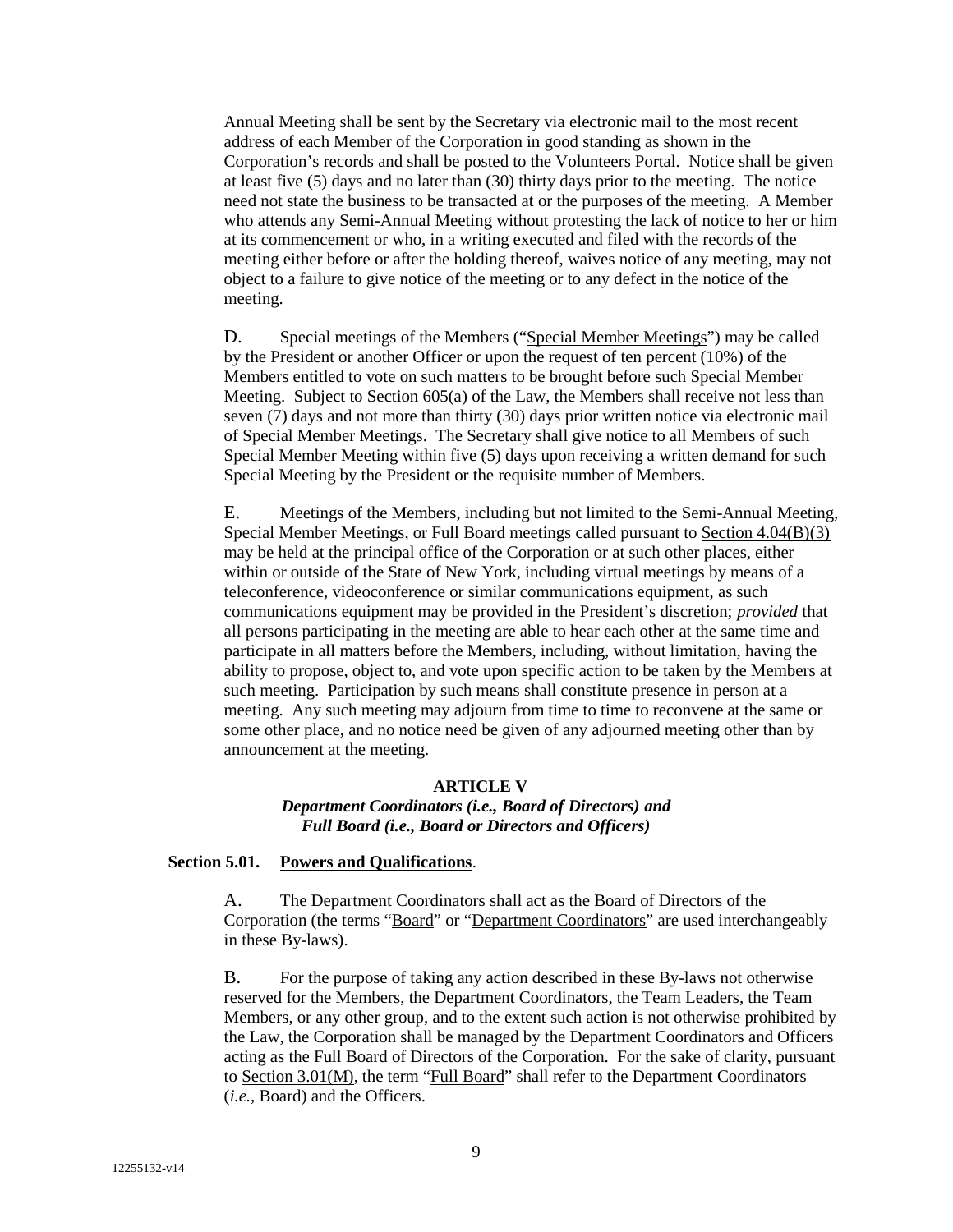C. Each member of the Board (each, a "Department Coordinator" or a "Director") shall be at least nineteen (19) years of age. No single person shall serve as a Department Coordinator simultaneously of more than one Department. No Department Coordinator may serve simultaneously as an Officer of the Corporation or as the Ombudsman.

**Section 5.02. Number of Department Coordinators (***i.e.***, Directors)**. The number of Department Coordinators (*i.e.*, Directors) shall be equal to the number of Departments. The number of Department Coordinators (*i.e.*, Directors) may be increased or decreased by amendment of these By-laws pursuant to Article XI; *provided*, *however*, that no decrease shall shorten the term of any incumbent Department Coordinator (*i.e.*, Director). Each Department Coordinator (*i.e.*, Director) shall belong to one of two groups pursuant to Section 5.03.

# **Section 5.03. Election and Term of Department Coordinators (***i.e.***, Directors)**.

A. At each Semi-Annual Meeting, the Team Leaders (*i.e.*, the Class 2 Members) shall elect the Department Coordinators pursuant to Section 4.05(B).

B. Department Coordinators (*i.e.*, Directors) shall hold office for a term ending on the date of the second Semi-Annual Meeting following the Semi-Annual Meeting at which such Department Coordinator (*i.e.*, Director) was elected (a "One-Year Term"); *provided* that at the initial Semi-Annual Meeting held for such elections, the Members shall divide the Department Coordinators (*i.e.*, Directors) into two groups, such groups to be as evenly divided as possible. Each Department Coordinator (*i.e.*, Director) initially appointed to the first group (" $Group 1$ ") shall serve for an initial term expiring at the Corporation's first Semi-Annual Meeting following the effectiveness of this provision (a "Sixth-Month Term"), and each Department Coordinator (*i.e.*, Director) initially appointed to the second group ("Group 2") shall serve for a One-Year Term.

C. Each Department Coordinator (*i.e.*, Director) shall serve for the duration of her or his term, or until her or his resignation, suspension, removal, or other inability to act.

D. Any Department Coordinator (*i.e.*, Director) elected at any Semi-Annual Meeting after the initial Semi-Annual Meeting to represent a Department created pursuant to Section 4.01(B) shall serve a One-Year Term; *provided, however*, that if the appointment of such Department Coordinator (*i.e.*, Director) to either Group 1 or Group 2 results in such group having more than two members more than the other group, then such Department Coordinator (*i.e.*, Director) shall serve an initial Sixth-Month Term and any Department Coordinator (*i.e.*, Director) elected at the next Semi-Annual Meeting for the position held by such Department Coordinator shall be appointed thereafter to serve for a One-Year Term.

E. Notwithstanding any other provision of these By-laws, if the end of a Department Coordinator's (*i.e.*, Director's) term would result in there being fewer than three Department Coordinators (*i.e.*, Directors) serving the Corporation, then such Department Coordinator(s) (*i.e.*, Director(s)) shall hold office until the requisite successor(s) are elected, appointed or qualified by a majority vote of the relevant Team Leaders (*i.e.*, Class 2 Members) pursuant to Section 4.05(B).

**Section 5.04. Vacancies**. Department Coordinator vacancies occurring for any reason may be filled by vote of a majority of the relevant Team Leaders (*i.e.*, Class 2 Members) pursuant to Section 4.05(B). A Department Coordinator (*i.e.*, Director) elected or appointed to fill a vacancy shall hold such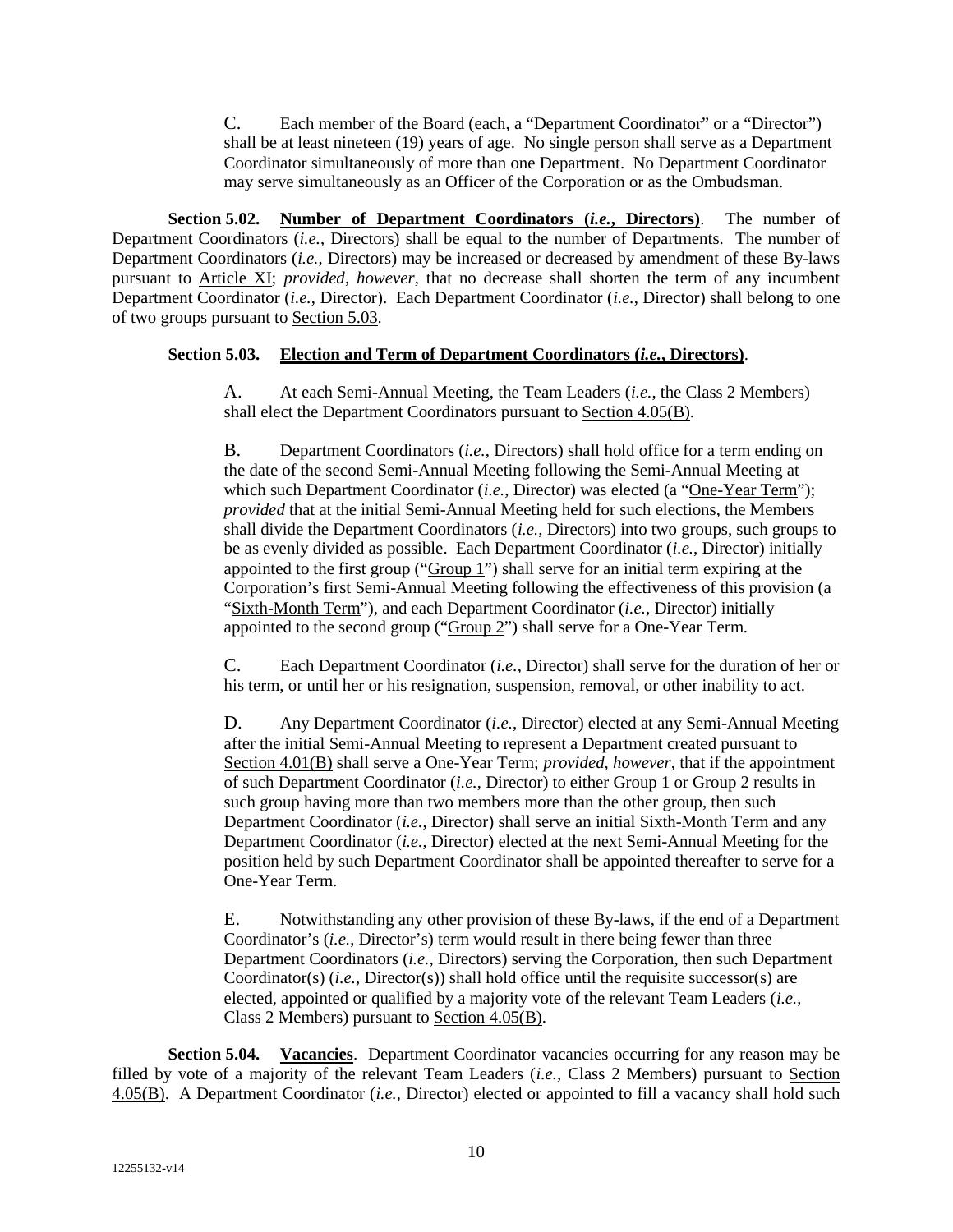position for the duration of such term, *i.e.*, as a member of Group 1 or Group 2 (as such terms are defined in Section 5.03(B)).

**Section 5.05. Resignation**. Any Department Coordinator (*i.e.*, Director) may resign from office at any time by delivering a resignation in writing to the person serving as chair of the Board (if any is elected pursuant to Section 5.07(E)), the President or the Secretary. Unless otherwise specified in the notice, such resignation shall take effect upon receipt thereof by the Board or such Officer, and no acceptance of such resignation shall be necessary to make it effective.

**Section 5.06. Removal of Department Coordinators (***i.e.***, Directors)**. Member Approval shall be required for the removal of any Department Coordinator (*i.e.*, Director) for Cause.

# **Section 5.07. Meetings of the Department Coordinators (***i.e.***, Board) and Full Board**.

A. Immediately following the Semi-Annual Meeting, the Board shall hold a regular semi-annual meeting (the "Semi-Annual Board Meeting"). Immediately following the Semi-Annual Board Meeting, the Full Board shall hold a regular semi-annual meeting (the "Semi-Annual Full Board Meeting").

B. Special meetings of the Department Coordinators (*i.e.*, Board), the Full Board, or any committee of either, (each a "Special Meeting") shall be held upon notice to the Department Coordinators (*i.e.*, Directors) (in the case of the Board) or to the Department Coordinators (*i.e.*, Directors) and Officers (in the case of the Full Board) or the relevant committee members (in the case of a committee meeting) upon three (3) days' notice by electronic mail to the last address on file with the Corporation. Notice of a meeting need not be given to any Department Coordinator (*i.e.*, Director), Officer, or other member of a committee who submits a waiver of notice whether before or after the meeting. A Department Coordinator (*i.e.*, Director), Officer or other member of a committee who attends any Special Meeting without protesting the lack of notice to her or him at its commencement or who, in a writing executed and filed with the records of the meeting either before or after the holding thereof, waives notice of any meeting, may not object to a failure to give notice of the meeting or to any defect in the notice of the meeting.

(1) In the case of the Department Coordinators (*i.e.*, Board), or a committee thereof, Special Meetings may be called on written request of two Department Coordinators (*i.e.*, Directors).

(2) In the case of the Full Board, , or a committee thereof, Special Meetings may be called by the President or on written request of two Department Coordinators (*i.e.*, Directors).

> C. The Board or Full Board may hold any Special Meetings or other meetings at the principal office of the Corporation or at such other places, either within or outside of the State of New York, including virtual meetings by means of a teleconference, videoconference or similar communications equipment pursuant to Section 5.09. Participation by such means shall constitute presence in person at a meeting. Unless otherwise provided for in these By-laws, no general notice of such meetings need be given to the Members.

> D. A majority of the Department Coordinators (*i.e.*, Directors) (in the case of the Board) or a majority of the Department Coordinators (*i.e.*, Directors) and Officers (in the case of the Full Board) present may adjourn from time to time any meeting to reconvene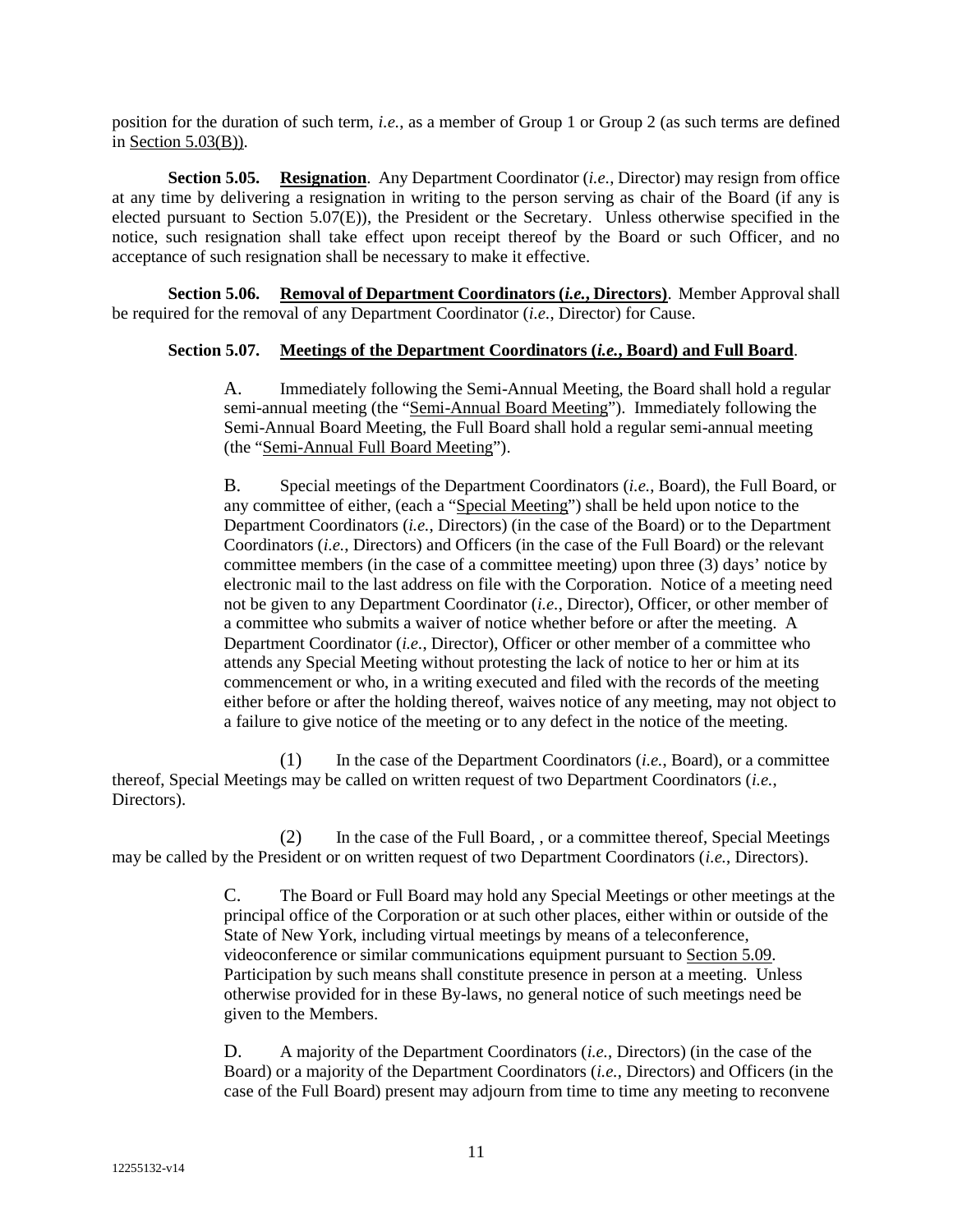at the same or some other time and place. Notice of the adjournment and time and place to reconvene shall be given to all Department Coordinators (*i.e.*, Directors) or Officers, if relevant, who were absent at the time of the adjournment.

E. At all meetings of the Full Board, the President, or in her or his absence or inability to serve, the Vice Chair or another chair chosen by the Full Board, shall preside; at any meeting of the Department Coordinators (*i.e.,* Board), the Department Coordinators may elect both a Department Coordinator (*i.e.*, Director) to chair any such Board meetings and another to preside in the event of the Chair's absence or inability to serve.

F. A Department Coordinator (*i.e.*, Director) or Officer who attends any Semi-Annual Full Board Meeting or Special Meeting without protesting the lack of notice to her or him at its commencement or who, in a writing executed and filed with the records of the meeting either before or after the holding thereof, waives notice of any meeting, may not object to a failure to give notice of the meeting or to any defect in the notice of the meeting.

# **Section 5.08. Quorum and Voting**.

A. Unless a greater proportion is required by law or the Charter, a majority of the Board shall constitute a quorum for the transaction of business or of any specified item of business. Except as otherwise provided by law or by these By-laws, the vote of a majority of the Department Coordinators (*i.e.*, Directors) present at a meeting at the time of the vote, if a quorum is present at such time, shall be the act of the Board. Each Department Coordinator (*i.e.*, Director) present shall have one vote.

B. Unless a greater proportion is required by law or the Charter, a majority of the Full Board shall constitute a quorum for the transaction of business or of any specified item of business. Except as otherwise provided by law or by these By-laws, the vote of a majority of the Department Coordinators (*i.e.*, Directors) and Officers of Full Board present at a meeting at the time of the vote, if a quorum is present at such time, shall be the act of the Full Board. Each Department Coordinator (*i.e.*, Director) and each Officer present shall have one vote.

**Section 5.09. Participation by Conference Telephone or Videoconference**. Any one or more members of the Board or Full Board or of any committee thereof may participate in a meeting by means of a teleconference, videoconference or similar communications equipment, as such communications equipment may be provided in the Corporation's discretion, *provided* that all persons participating in the meeting are able to hear each other at the same time and participate in all matters before the Board or Full Board or any committee of either including, without limitation, having the ability to propose, object to, and vote upon specific action to be taken by the Board or Full Board or committee of either. Participation by such means shall constitute presence in person at a meeting.

**Section 5.10. Action Conducted Via Electronic Mail**. The Board and Full Board may take any action or transact any business required that is permitted to be taken by the Board or Full Board or any committee of either without a meeting and through motions made and passed via electronic mail. These actions may be proposed as motions by any Department Coordinator (*i.e.*, Director) (in the case of the Board) or by any Department Coordinator (*i.e.*, Director) or Officer (in the case of the Full Board) via electronic mail to the other Department Coordinator (*i.e.*, Director) (with a copy to the Secretary in the case of the Board) or to the other Department Coordinators (*i.e.*, Directors) and Officers (in the case of the Full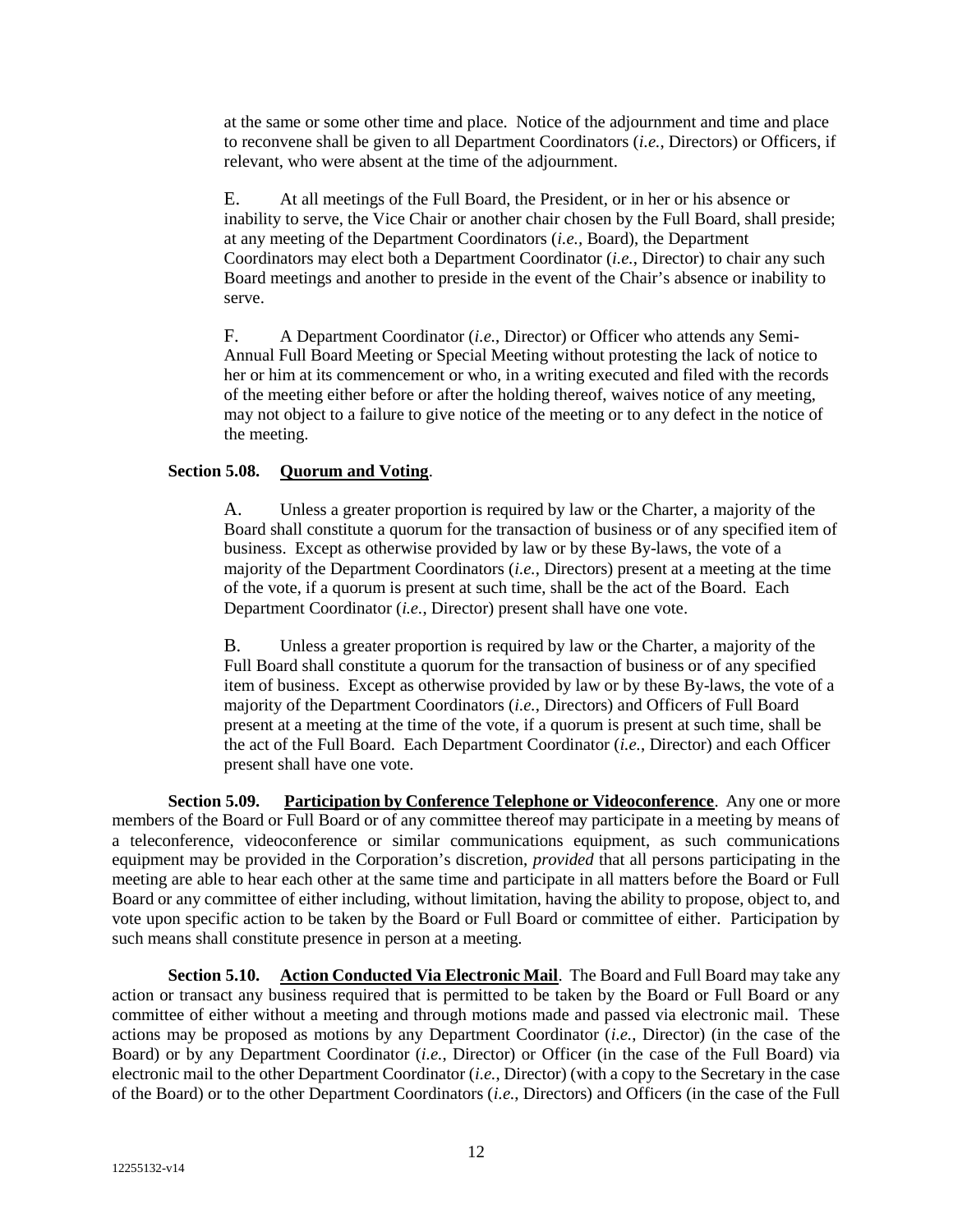Board) at the last electronic mail address on file with the Corporation for such members. Such electronic mail must include the date and time of the deadline for voting on the motion and must be sent at least seven (7) days and not more than thirty (30) days before the deadline; *provided*, that the relevant members may vote at any time before the deadline via electronic mail, and such electronic mail response must contain the electronic mail in which the motion was proposed. Unless otherwise provided for explicitly in these Bylaws, any such motions shall pass if a majority of the Department Coordinators (*i.e.*, Directors) (in the case of the Board) or a majority of the Department Coordinators (*i.e.*, Directors) and Officers (in the case of the Full Board) vote in favor of such motion. Motions shall be deemed to pass or fail as soon as the requisite number of votes have been cast to determine the outcome. The Secretary shall record the motion and be responsible for tallying the requisite number of votes (whether such motion be made to the Board or the Full Board), and each resolution so adopted and the written or electronic consents thereto shall be filed with the minutes of the proceedings of the Board or Full Board or such committee of either, as appropriate. No Department Coordinator (*i.e.*, Director) or Officer may vote on a motion concerning her or his own election to or removal from any position within the Corporation, nor may she or he vote on any proposal in which she or he has any direct, personal financial interest.

**Section 5.11.** Committees of the Board or Full Board. The Board or Full Board, by resolution adopted by a majority of the Board or Full Board, as appropriate, may designate from among the Members, Department Coordinators (*i.e.*, Directors), Officers, Team Leaders, Team Members, Team Contributors, Community Members, or any other person, whether or not affiliated with the Corporation, an executive committee (the "Executive Committee") and any other committees of the Board or Full Board; *provided,* each such committee consists of at least three (3) or more Department Coordinators (*i.e.*, Directors), and *provided*, *further*, that each such committee, to the extent provided in the resolution establishing such committee, shall have all the authority of the Board or Full Board, as appropriate, to the full extent provided by law. Notwithstanding the preceding, no such committee shall have authority as to the following matters: (a) filling vacancies in any committee; or (b) amending or repealing any resolution of the Board or Full Board, as appropriate, that by its terms shall not be so amended or repealed. The Board or Full Board may designate one or more Department Coordinators (*i.e.*, Directors) as alternate members of any such committee, who may replace any absent member or members at any meeting of such committee. Each such committee shall serve at the pleasure of the Board or Full Board, as appropriate. The designation of any such committee and the delegation thereto of authority shall not alone relieve any Department Coordinator (*i.e.*, Director) (in the case of the Board) or Department Coordinator (*i.e.*, Director) and Officer (in the case of the Full Board) of any duty owed to the Corporation under the New York Not-for-Profit Corporation Law (the "Law").

**Section 5.12. Compensation**. All Department Coordinators *(i.e., Directors)* shall serve in such capacity without receiving a salary; *provided* that reasonable and actual expenses may be reimbursed and nothing in this provision shall prevent Department Coordinators (*i.e.*, Directors) from being compensated for work done on behalf of the Corporation in a capacity other than as a Department Coordinator (*i.e.*, Director).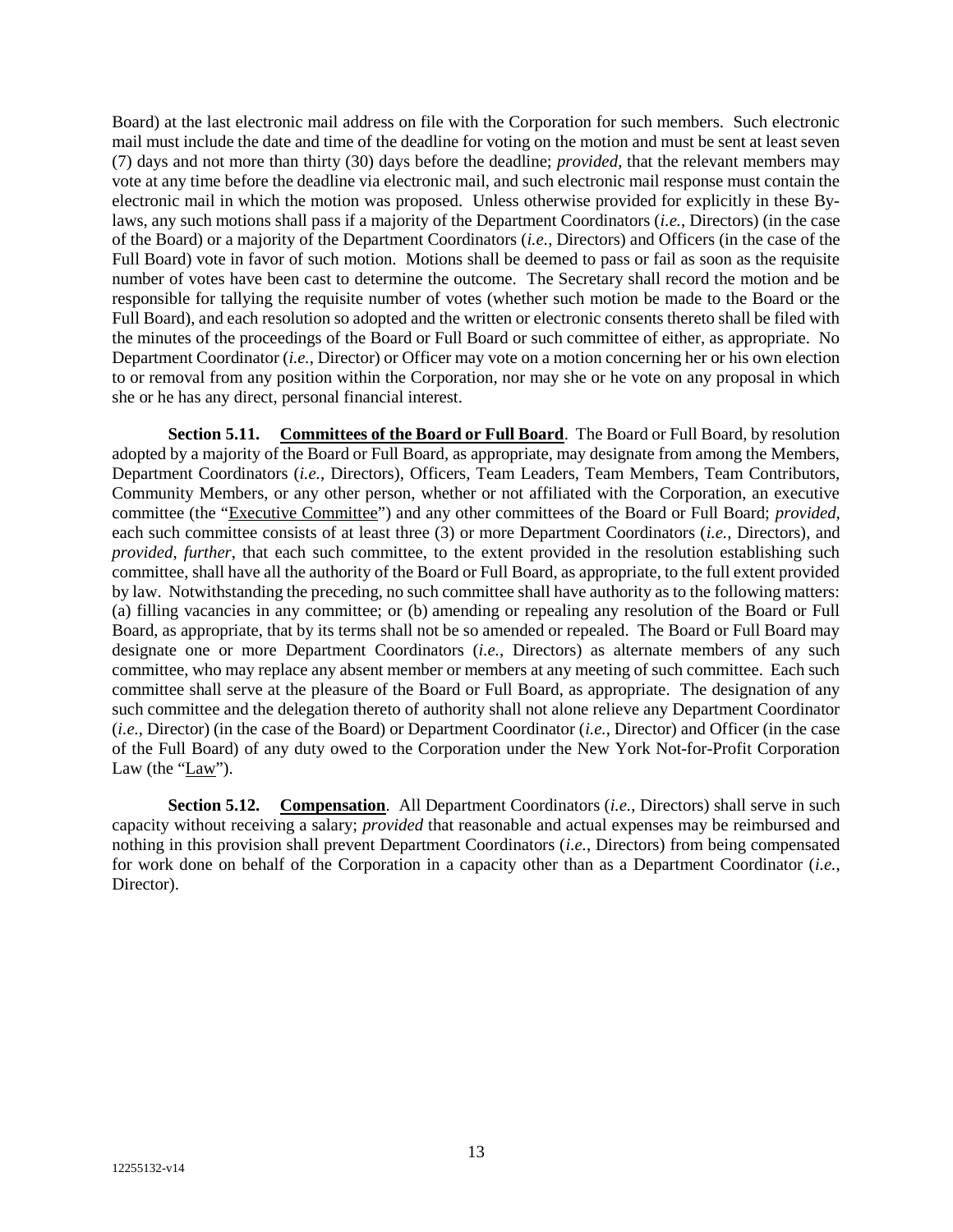#### **ARTICLE VI** *Officers, Agents and Employees*

Section 6.01. **General Provisions**. Pursuant to Section 4.05, the Members shall elect a President, a Vice President, a Secretary and a Treasurer (each, an "Officer", and collectively, the "Officers"). No single person shall hold more than one office. No Officer of the Corporation may serve simultaneously as a Department Coordinator or as the Ombudsman. No employee of the Corporation may serve in a manner or hold any title or maintain any responsibility that is inconsistent with the Law.

**Section 6.02. Term of Office, Vacancies and Removal**. All Officers shall be elected or appointed by the Team Leaders, Department Coordinators, and existing Officers at the Semi-Annual Meeting in accordance with Section 6.02(E) and shall hold office for the term for which she or he is elected or appointed and until her or his successor has been elected or appointed and qualified; *provided* that the initial Vice President and Treasurer elected pursuant to these By-laws shall serve for an initial Sixth-Month Term, and the initial President and Secretary elected pursuant to these By-laws shall serve for an initial One-Year Team. Any Officer elected thereafter shall serve for a One-Year Term.

> A. An Officer may be removed for Cause by a majority vote of the Department Coordinators (*i.e.*, Board).

B. Member Approval shall be required for the removal of an Officer without Cause.

C. Absent the resignation, suspension, removal, or other inability to act of the Officer, each Officer shall hold office until the expiration of her or his term or such time as her or his successor has been appointed or elected and qualified.

D. In the event an officer position becomes vacant for any reason, including the resignation, suspension, removal, or other inability to act of the Officer, and such vacancy occurs more than thirty (30) days before the next Semi-Annual Meeting, a Special Member Meeting may be called to elect or appoint a successor to fill the unexpired term of such Officer in accordance with Section 6.02(E); *provided*, that, notwithstanding Section 4.05(C), such Special Member Meeting may be called by the President or another Officer or upon the request of fifty (50) percent of the Department Coordinators.

E. The votes for each Officer shall be counted both by Department, such that the Team Leaders and Department Coordinators of each Department shall cast cumulatively by Department only one vote for each Officer, and by Officer, such that each Officer shall cast one vote for each Officer. The votes within each Department by the Team Leaders and the Department Coordinators shall be tallied by majority vote.

(1) For clarity, assume that at the time of the election there are three Officers (a President, a Treasurer and a Secretary), two Departments (Departments X and Y), and six Working Groups (such that the Team Leaders of Working Groups 1, 2, 3, and 4 are assigned to Department X, and the Team Leaders of Working Groups 5 and 6 are assigned to Department Y). In total, there would be five possible votes eligible to be cast for each Officer position, as follows: each existing Officer would have one vote to cast for each Officer position (to account for 3 of the total votes – one each by the existing President, the existing Treasurer, and the existing Secretary); Department X would have one vote for each Officer position (to account for one of the total votes), and Department Y shall have one vote for each Officer position (to account for the remaining vote). Department X and Y shall each have the right to cast only one vote for each Officer position notwithstanding that Department X has twice as many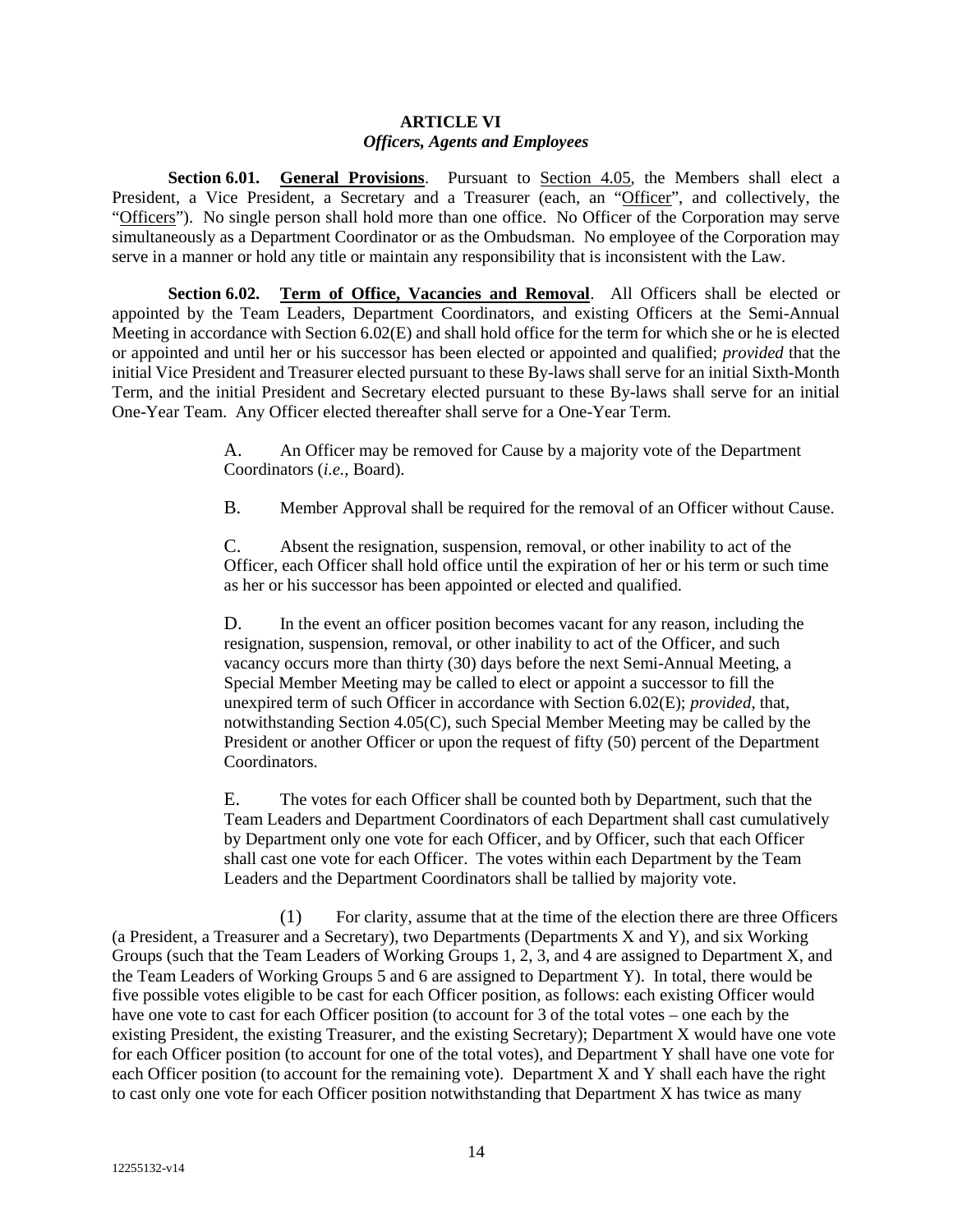Working Groups as Department Y.

(2) For clarity, assume that in Department X there are Working Groups 1, 2, 3, and 4 such that the Department Coordinator votes Candidate A for President, the Team Leader of Working Group 1 votes Candidate A for President, the Team Leader of Working Group 2 votes Candidate B for President, the Team Leader of Working Group 3 votes Candidate B for President, and the Team Leader of Working Group 4 votes Candidate B for President. Department X would cast one vote for Candidate B for President (because a total of 3 voted for Candidate B whereas only two voted for Candidate A).

**Section 6.03. Powers, Duties and Qualification of Officers**. Subject to the control of the Full Board (and, where required by these By-laws and the Law, the Board), all Officers as between themselves and the Corporation shall have such authority and perform such duties in the management of the property and affairs of the Corporation as may be provided in these By-laws or by resolution of the Full Board and, to the extent not so provided, as generally pertain to their respective offices. Each Officer shall be at least nineteen (19) years of age.

**Section 6.04. Agents and Employees**. The Full Board may appoint agents and employees who shall have such authority and perform such duties as may be prescribed by the Full Board. The Full Board may remove any agent or employee at any time with or without Cause. Removal without Cause shall be without prejudice to such person's contract rights, if any, and the appointment of such person shall not itself create contract rights.

Section 6.05. Compensation of Officers, Agents and Employees. All Officers shall serve without salary, except that reasonable and actual expenses may be reimbursed and nothing in this provision will prevent Officers from being compensated for work done on behalf of the Corporation in a capacity other than as an Officer.

**Section 6.06. Sureties and Bonds**. In the event that the Full Board shall so require, any Officer or agent of the Corporation shall execute to the Corporation a bond in such sum and with such surety or sureties as the Full Board may direct, conditioned upon the faithful performance of his or her duties to the Corporation and including responsibility for negligence and for the accounting for all property, funds or securities of the Corporation which may come into her or his hands.

### **ARTICLE VII** *Limitation of Liability*

**Section 7.01. No Personal Liability of Directors**. No Director shall be personally liable to the Corporation or to any Member for monetary damages for breach of fiduciary duty as a Director; *provided* that this provision shall not limit the liability of a Director (a) for any breach of the Director's duty of loyalty to the Corporation or its Members, (b) for acts or omissions not in good faith or which involve intentional misconduct or a knowing violation of law, (c) pursuant to Section 719 of the Law or (d) for any transaction from which the Director derived an improper personal benefit.

**Section 7.02. Changes in Law or to These By-laws**. If the Law is hereafter amended to authorize the elimination or further elimination or limitation of the liability of Department Coordinators (*i.e.*, Directors) or Officers, then the liability of a Department Coordinator (*i.e.*, Director) or Officer shall be eliminated or limited to the fullest extent permitted by the Law, as so amended, and such elimination or limitation of liability shall be in addition to, and not in lieu of, the limitation on the liability of a Department Coordinator (*i.e.*, Director) or Officer provided by the foregoing provisions of this Article VII. Any repeal or amendment of this Article VII, Article VIII and Article IX shall be prospective only and shall not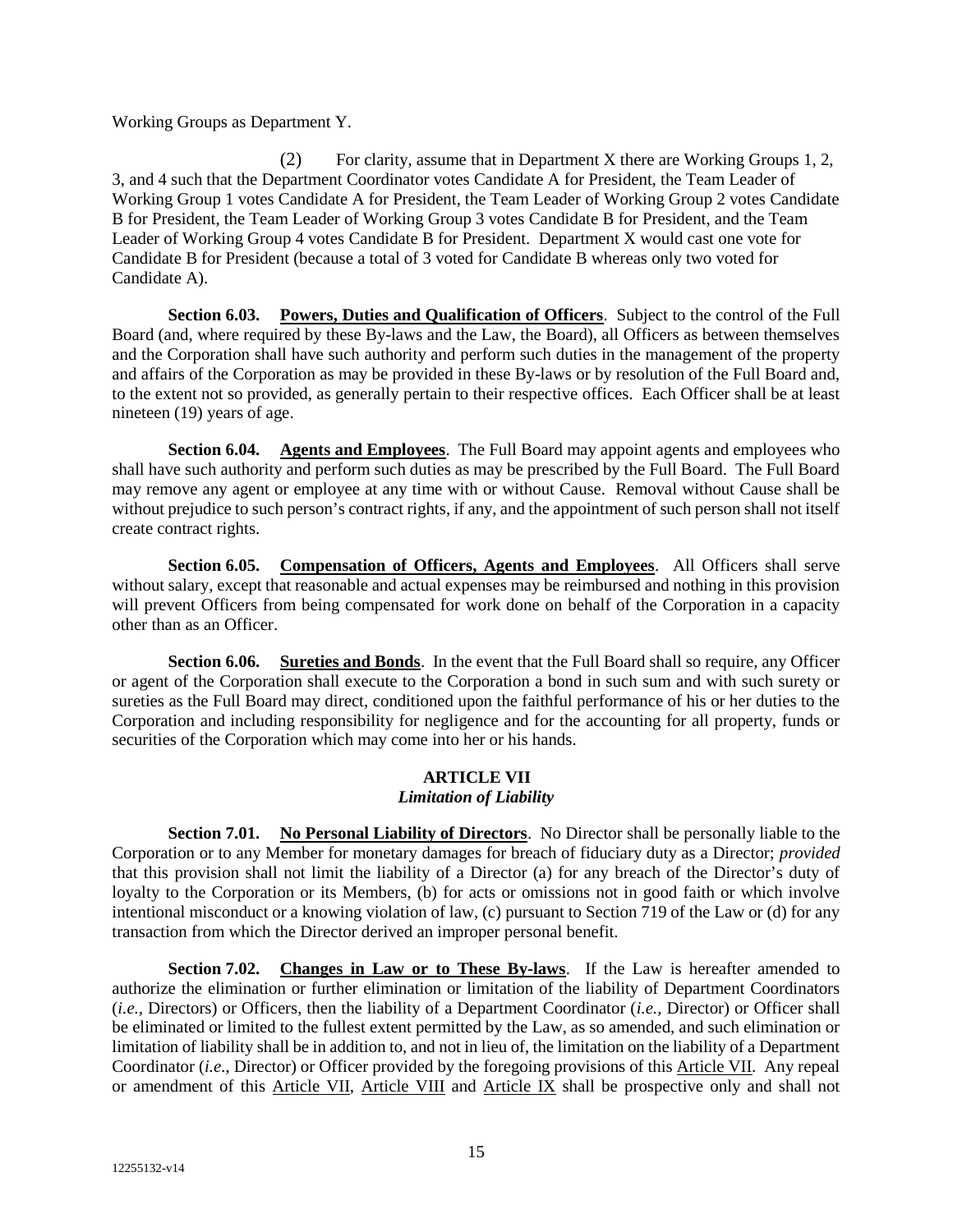adversely affect any limitation on the liability of a Department Coordinator (*i.e.*, Director) or Officer existing at the time of such repeal or amendment.

### **ARTICLE VIII** *Indemnification*

**Section 8.01. Indemnification of Department Coordinators (***i.e.***, Directors) and Officers**. To the maximum extent permitted by law, as the same exists or may hereafter be amended (but, in the case of any such amendment, only to the extent that such amendment permits the Corporation to provide broader indemnification rights than such law permitted the Corporation to provide prior to such amendment), the Corporation shall indemnify fully any person who was or is a party or is threatened to be made a party to any threatened, pending or completed action, suit or proceeding (whether civil, criminal, administrative or investigative) (an "Action") by reason of the fact that such person is or was a Department Coordinator (*i.e.*, Director) or Officer, or is or was serving at the request of the Corporation as a director or officer of another corporation, partnership, joint venture, trust, employee benefit plan or other enterprise, against all expense, liability and loss (including attorneys' fees), judgments, fines, ERISA excise taxes or penalties and amounts paid in settlement reasonably incurred or suffered by such person or on such person's behalf in connection with such Action and any appeal therefrom; *provided*, *however*, that except as provided in Section 8.04 with respect to proceedings to enforce rights to indemnification, the Corporation shall indemnify any such indemnitee in connection with a proceeding (or part thereof) initiated by such indemnitee only if such proceeding (or part thereof) was authorized by the Full Board.

**Section 8.02. Indemnification of Agents and Employees**. To the extent permitted by law, as the same exists or may hereafter be amended (but, in the case of any such amendment, only to the extent that such amendment permits the Corporation to provide broader indemnification rights than such law permitted the Corporation to provide prior to such amendment), the Corporation may indemnify fully any person who was or is a party or is threatened to be made a party to any threatened, pending or completed Action by reason of the fact that such person is or was an employee or agent of the Corporation, or is or was serving at the request of the Corporation as an employee or agent of another corporation, partnership, joint venture, trust, employee benefit plan or other enterprise, against all expense, liability and loss (including attorneys' fees), judgments, fines, ERISA excise taxes or penalties and amounts paid in settlement reasonably incurred or suffered by such person in connection with such Action and any appeal therefrom; *provided*, *however*, that, except as provided in Section 8.04 with respect to proceedings to enforce rights to indemnification, the Corporation shall indemnify any such indemnitee in connection with a proceeding (or part thereof) initiated by such indemnitee only if such proceeding (or part thereof) was authorized by the Full Board.

**Section 8.03. Expenses**. If so requested by a Department Coordinator (*i.e.*, Director) or Officer, the Corporation shall advance expenses (including attorneys' fees) incurred by Department Coordinator (*i.e.*, Director) or Officer prior to the final disposition of such Action; *provided*, *however*, that an advancement of expenses incurred by an indemnitee in her or his capacity as a Department Coordinator (*i.e.*, Director) or Officer (and not in any other capacity in which service was or is rendered by such indemnitee, including, without limitation, service to an employee benefit plan) shall be made only upon receipt by the Corporation of an undertaking (hereinafter an "undertaking"), by or on behalf of such indemnitee, to repay all amounts so advanced if it shall ultimately be determined by final judicial decision from which there is no further right to appeal (hereinafter a "final adjudication") that such indemnitee is not entitled to be indemnified for such expenses under this Section or otherwise. The Corporation may advance expenses (including attorneys' fees) incurred by an employee or agent in advance of the final disposition of such action, suit or proceeding upon such terms and conditions, if any, as the Full Board deems appropriate.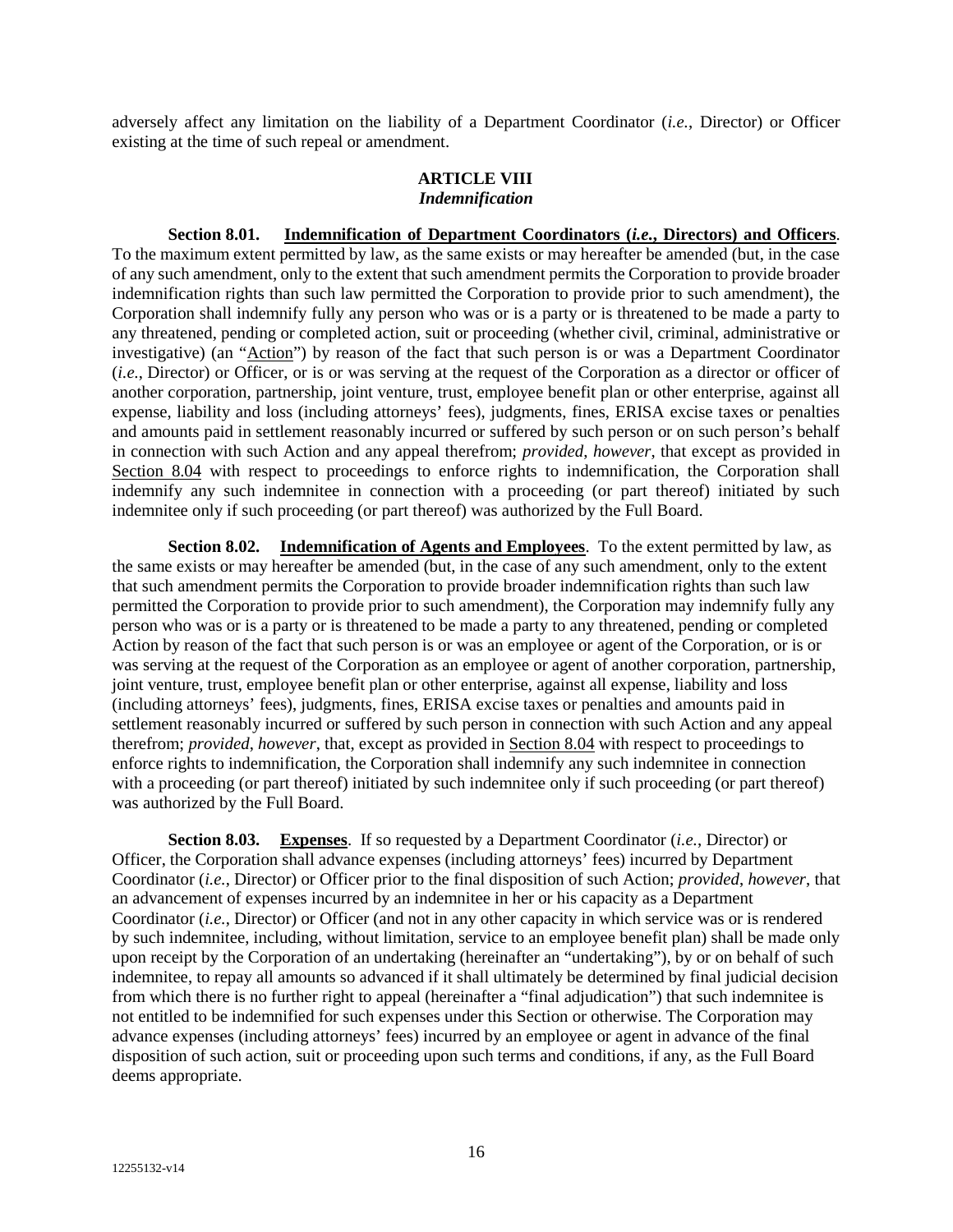**Section 8.04. Recovery of Unpaid Claim**. If a claim for indemnification under this Section is not paid in full by the Corporation within sixty (60) days following the date on which a written claim has been received by the Corporation, except in the case of a claim for an advancement of expenses, in which case the applicable period shall be twenty (20) days, the indemnitee may at any time thereafter bring suit against the Corporation to recover the unpaid amount of the claim. If successful in whole or in part in any such suit, or in a suit brought by the Corporation to recover an advancement of expenses pursuant to the terms of an undertaking, the indemnitee shall be entitled to be paid also the expense of prosecuting or defending such suit. In (a) any suit brought by the indemnitee to enforce a right to indemnification hereunder (but not in a suit brought by the indemnitee to enforce a right to an advancement of expenses) it shall be a defense that, and (b) in any suit brought by the Corporation to recover an advancement of expenses pursuant to the terms of an undertaking, the Corporation shall be entitled to recover such expenses upon a final adjudication that, the indemnitee has not met any applicable standard for indemnification set forth in the Law. Neither the failure of the Corporation (including its Department Coordinators (*i.e.*, Directors) or Officers) who are not parties to such action, a committee of such Department Coordinators (*i.e.*, Directors) or Officers, independent legal counsel, or its stockholders) to have made a determination prior to the commencement of such suit that indemnification of the indemnitee is proper in the circumstances because the indemnitee has met the applicable standard of conduct set forth in the Law, nor an actual determination by the Corporation (including its Department Coordinators (*i.e.*, Directors) and Officers who are not parties to such action, a committee of such Department Coordinator (*i.e.*, Directors) or Officers, independent legal counsel, or its stockholders) that the indemnitee has not met such applicable standard of conduct, shall create a presumption that the indemnitee has not met the applicable standard of conduct or, in the case of such a suit brought by the indemnitee, be a defense to such suit. In any suit brought by the indemnitee to enforce a right to indemnification or to an advancement of expenses hereunder, or brought by the Corporation to recover an advancement of expenses pursuant to the terms of an undertaking, the burden of proving that the indemnitee is not entitled to be indemnified, or to such advancement of expenses, under this Article VIII or otherwise shall be on the Corporation.

**Section 8.05. Right Not Exclusive**. The rights to indemnification and to the advancement of expenses conferred in this Article VIII shall not be exclusive of any other right which any person may have or hereafter acquire under the Charter, these By-laws, any statute, agreement, vote of stockholders or disinterested Department Coordinators (*i.e.*, Directors) or Officers or otherwise.

### **ARTICLE IX** *Miscellaneous*

**Section 9.01. Intent**. The intent of Article VII and Article VIII is to protect and indemnify the Department Coordinators (*i.e.*, Directors), Officers, employees and agents of the Corporation against any liability to the fullest extent permitted by law in consideration of the services they render to the Corporation. Nothing contained in these By-laws shall be construed to limit or impair any other provision of law or the provisions of any other document providing protection or indemnification.

**Section 9.02.** Fiscal Year. The fiscal year of the Corporation shall be the calendar year or such other period as may be fixed by the Full Board.

**Section 9.03. Corporate Seal**. The seal of the Corporation, if any, shall be circular in form and contain the name of the Corporation, the words "Corporate Seal" and "New York" and the year the Corporation was formed in the center. The Corporation may use the seal by causing it or a facsimile or a digital or other electronic copy to be affixed or impressed or reproduced in any manner.

**Section 9.04. Checks, Notes, Contracts**. The Full Board shall determine who shall be authorized from time to time on the Corporation's behalf to sign checks, notes, drafts, acceptances, bills of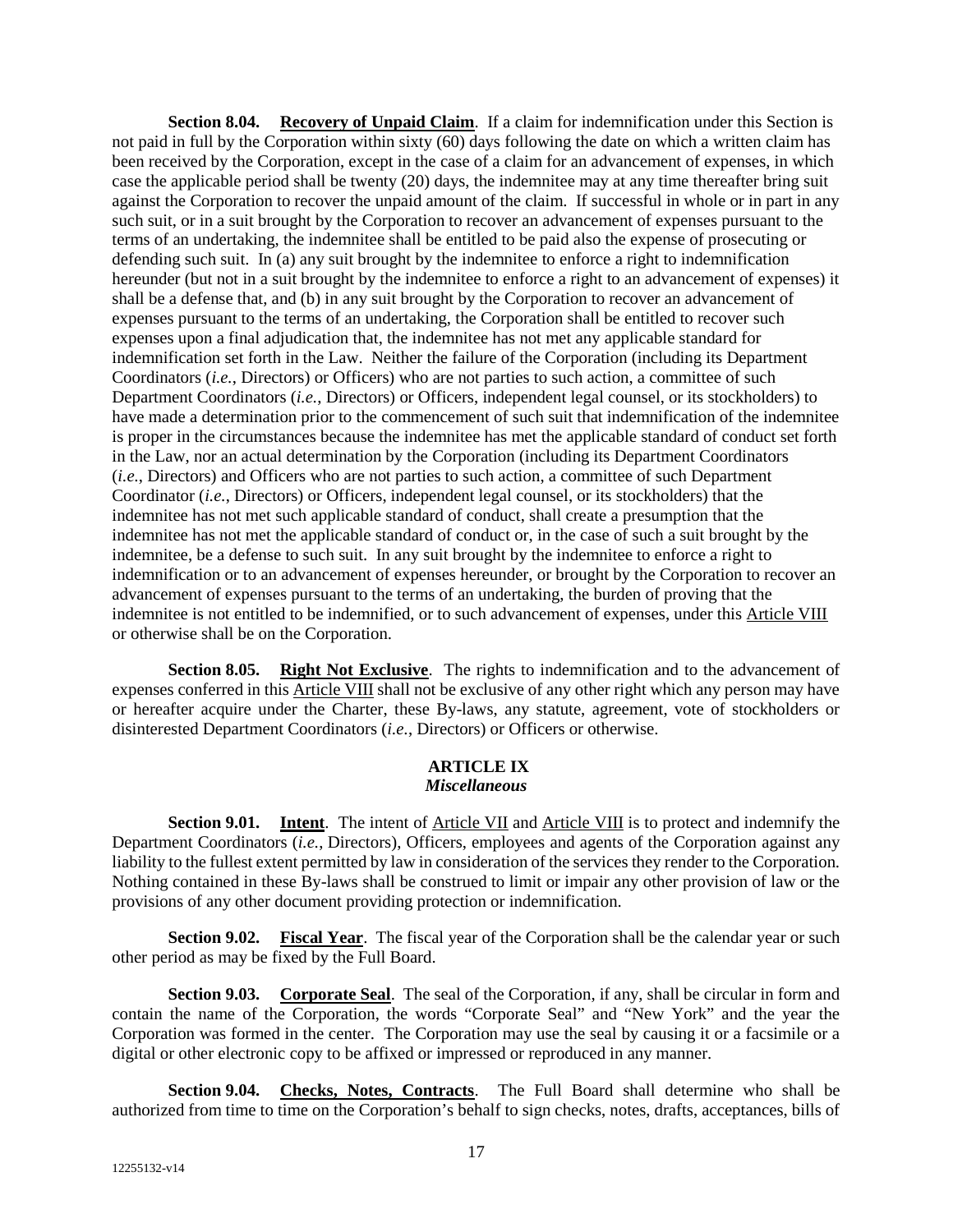exchange and other orders or obligations for the payment of money; to enter into contracts; or to execute and deliver other documents and instruments.

**Section 9.05. Books and Records**. The Corporation shall keep at its principal office in the State of New York or such other places within or outside the State of New York as the Full Board may from time to time determine, including virtual or cloud-based locations, (1) correct and complete books and records of accounts, (2) minutes of the proceedings of the Semi-Annual Meeting as well as any meetings of the Board and Full Board (including any committee of either), and (3) a current list or record containing the names and electronic mail addresses of all Department Coordinators (*i.e.*, Directors) and Officers of the Corporation (*i.e.*, Class 1 Members), Team Leaders (*i.e.*, Class 2 Members), and Team Members (*i.e.*, Class 3 Members). Any of the books, records and minutes of the Corporation may be in written form or in any other form capable of being converted into written form within a reasonable time.

**Section 9.06. Semi-Annual Report**. The President and Treasurer shall present at the Semi-Annual Full Board Meeting a report, verified by the President and Treasurer or by a majority of the Department Coordinators (*i.e.*, Directors) and Officers, or certified by an independent public or certified public accountant or a firm of such accountants selected by the Full Board, showing in appropriate detail the following: (1) the assets and liabilities, including the trust funds, of the Corporation as of the end of a 12-month fiscal period terminating not more than six months prior to said meeting; (2) the principal changes in assets and liabilities, including trust funds, during said fiscal period; (3) the revenue or receipts of the Corporation, both unrestricted and restricted to particular purposes, during said fiscal period; and (4) the expenses or disbursements of the Corporation, for both general and restricted purposes during said fiscal period. This report shall be filed with the minutes of the Semi-Annual Full Board Meeting.

**Section 9.07. Insurance**. The Corporation shall have power to purchase and maintain insurance on behalf of any person who is or was a Member, Department Coordinator (*i.e.*, Director), Officer, employee or agent of the Corporation, or is or was serving at the request of the Corporation as a director, officer, employee or agent of another Corporation or other entity, against any liability asserted against her or him and incurred by her or him in any such capacity, or arising out of her or his status as such, whether or not the Corporation would have the power to indemnify her or him against such liability under the provisions of this Article VIII.

**Section 9.08. Business Transactions**. Whenever the activities of the Corporation involve, among other things, the charging of fees, commissions or prices for its services or products, it shall have the right to receive such income and in doing so make an incidental profit. All such incidental profits shall be applied to the maintenance and operation of the Corporation and in no case shall be divided or distributed in any manner whatsoever among the Members, including the Department Coordinators (*i.e.*, Directors) or Officers.

# **Section 9.09. Ombudsman**.

A. The ombudsman of the Corporation (the "Ombudsman") shall be elected by a majority of the Full Board at a Semi-Annual Full Board Meeting and shall serve for a One-Year Term. Member Approval shall be required for the removal of the Ombudsman.

B. The role of the Ombudsman shall be to perform an oversight and appeals function for the Corporation, including for those teams that have been dissolved and disagree with such decision or for those Members subject to removal or suspension pursuant to the procedure outlined in Section  $4.04(A)(7)$ .

C. The Full Board may pass any resolutions detailing any procedural issues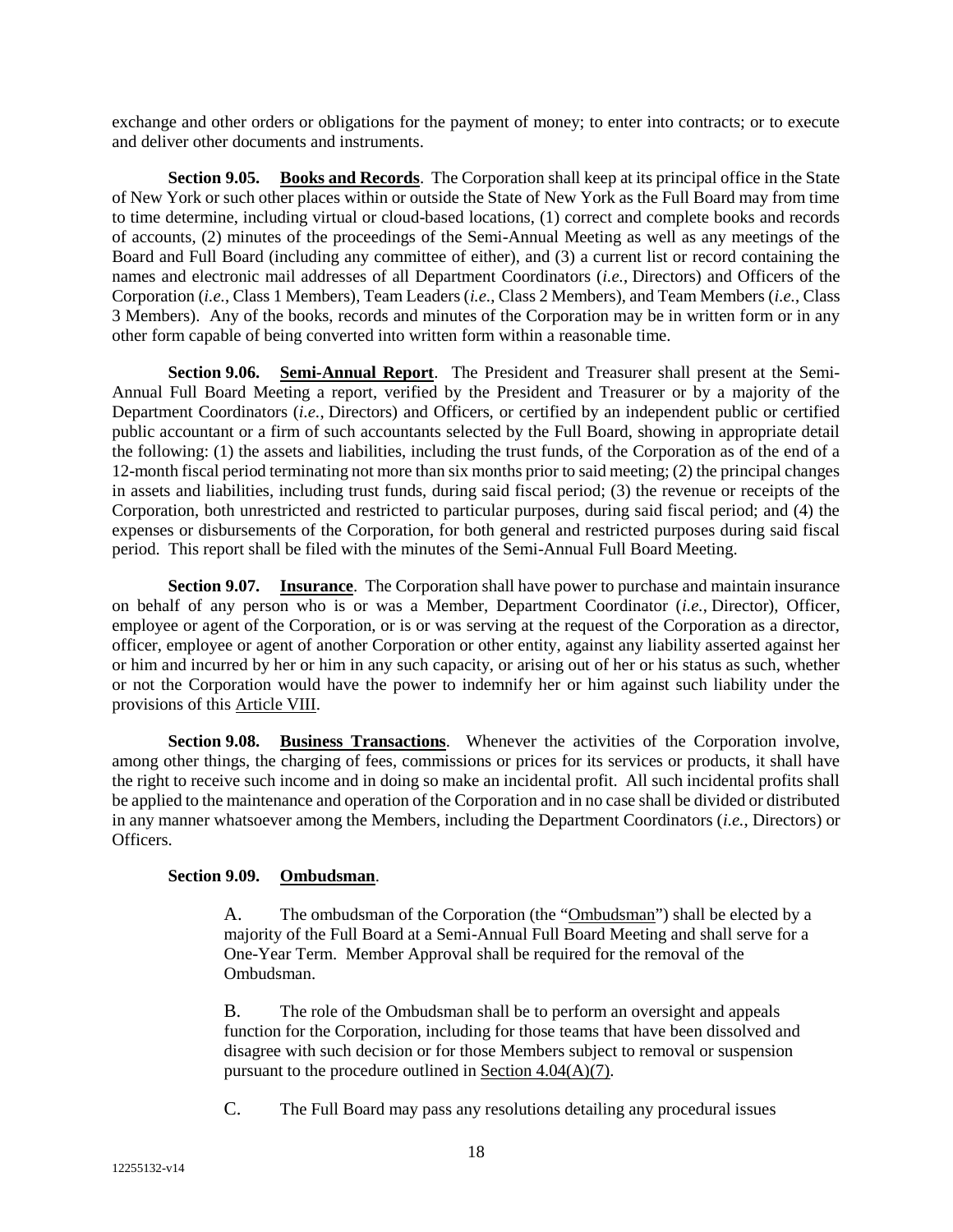affecting the conduct of the Ombudsman's activities; *provided*, such resolutions do not conflict with any provisions or procedural safeguards of these By-laws, including Section 4.04(A)(7). The Secretary shall list and maintain on the Volunteers Portal any such procedural resolutions of the Full Board.

D. The Ombudsman shall have the right to add items to the agenda of any Special Meeting.

E. The Ombudsman shall serve for the duration of her or his term, or until her or his resignation, suspension, removal, or other inability to act. Should an Ombudsman resign or be suspended, removed, or otherwise be unable to act, then a Special Meeting shall be called of the Full Board for the purposes of appointing a replacement.

# **Section 9.10. Advisory Board**.

A. The Advisory Board of the Corporation (the "Advisory Board") shall be appointed by a majority of the Full Board at the Semi-Annual Full Board Meeting. Members of the Advisory Board serve at the pleasure of the Full Board.

B. The role of the Advisory Board shall be to advise the Full Board and otherwise support the Corporation, whether through advice or through donations.

C. The Advisory Board shall consist of three to nine (3 to 9) members.

D. The Advisory Board is to be primarily comprised of people not affiliated with the Corporation.

**Section 9.11. Public Oversight**. To the extent the Corporation creates any of the following documents, the Secretary will, within a reasonable period of time, list and maintain such documents on the Volunteers Portal: Semi-Annual reports on the state of the Corporation and plans for the coming year, minutes of the Semi-Annual Meeting, minutes from all meetings of the Board or Full Board or committees of either, financial reports pertaining to periods of three (3) months or more, tax filings and reports of audit results. Nothing in this provision will be construed to require the Corporation to create any of the aforementioned documents.

**Section 9.12. Voting Procedures**. The Full Board shall have the power to promulgate voting procedures affecting the conduct of the Corporation that are not otherwise detailed in these By-laws, including but not limited to the conduct of internal team functions, the election of Team Leaders or Team Members and the procedures with respect to the formulation of Working Groups (the "Voting Policies"). The Secretary shall list and maintain the Voting Policies, if any, on the Volunteers Portal. Changes to the Voting Policies may only be made upon Member Approval.

**Section 9.13. Trade Names**. The Full Board shall have the power to authorize the use, including the cessation of use, of trade names for the Corporation, such as "the Joomla! Foundation" or any other trade name so designated from time-to-time by the Full Board.

#### **ARTICLE X** *Complaints*

Any complaints, including those about a specific person, should be reported as early as possible to the Ombudsman, a Department Coordinator (*i.e.*, Director), or an Officer. The Ombudsman shall be responsible for developing guidelines regarding how to submit such complaints and how such complaints